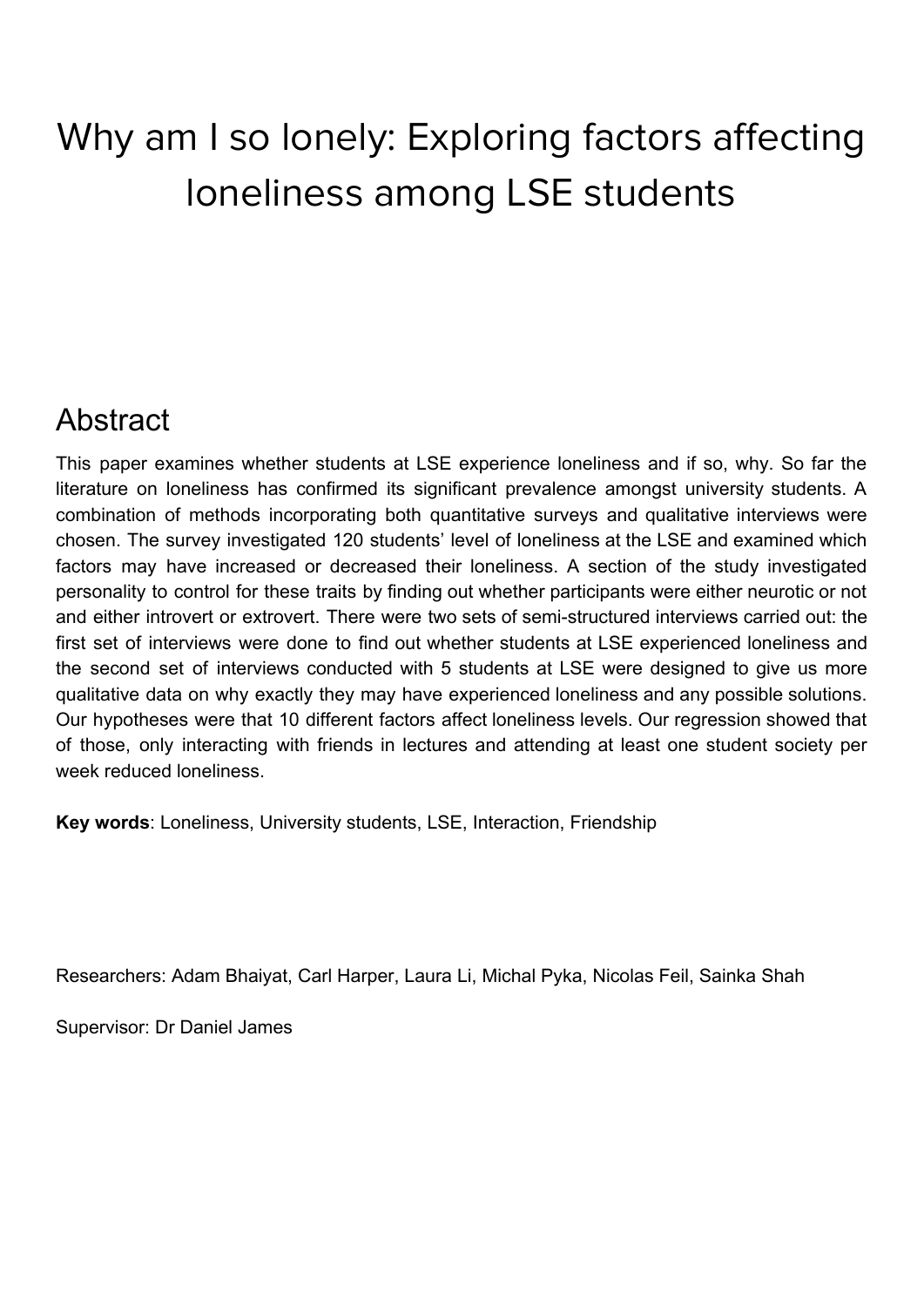# Introduction

In 2018, Tracey Crouch was appointed by Prime Minister Theresa May to become the first ever "Minister for Loneliness", which in itself indicates the increasing prevalence of loneliness within society. This paper specifically focuses on the levels of loneliness experienced by LSE students. By reviewing the relevant literature a scale was developed that would effectively measure loneliness. Crucially, for this project it was important to justify why loneliness is such a huge problem. After providing these reasons in the literature review, this paper uses the data collected to back up claims that LSE as an institution needs to do more to combat loneliness amongst its student population by highlighting the key factors that contribute to student loneliness. Hence, the purpose of this study is to identify the most significant determinants of loneliness amongst LSE students and to provide some potential solutions. In doing this, we assess whether personality either increases or decreases loneliness levels. The research questions that shaped the pathway for this research were as follows:

- What factors affect student loneliness at LSE?
- Of the factors identified, which are the most significant?

### Literature Review

### The definition of loneliness

#### Loneliness vs Mere Isolation

Loneliness is defined as the "deficiency of social contact compared to what is desired" (Kupshik et al. 2008), which is not to be confused with the desire for company or depression or grief (Weiss 1973). It is also distinct from mere social isolation as one may not necessarily view this to be a negative state of being (Russell et al., 1984). Thus we can neither measure one's loneliness by the number of friends one has, nor by the number of hours one spends with them, nor by the content of one's conversations; loneliness in that sense is a truly subjective measure. This is what is captured in the word "desired". Furthermore, loneliness seems best described on a continuum rather than via a lonely or not lonely dichotomy.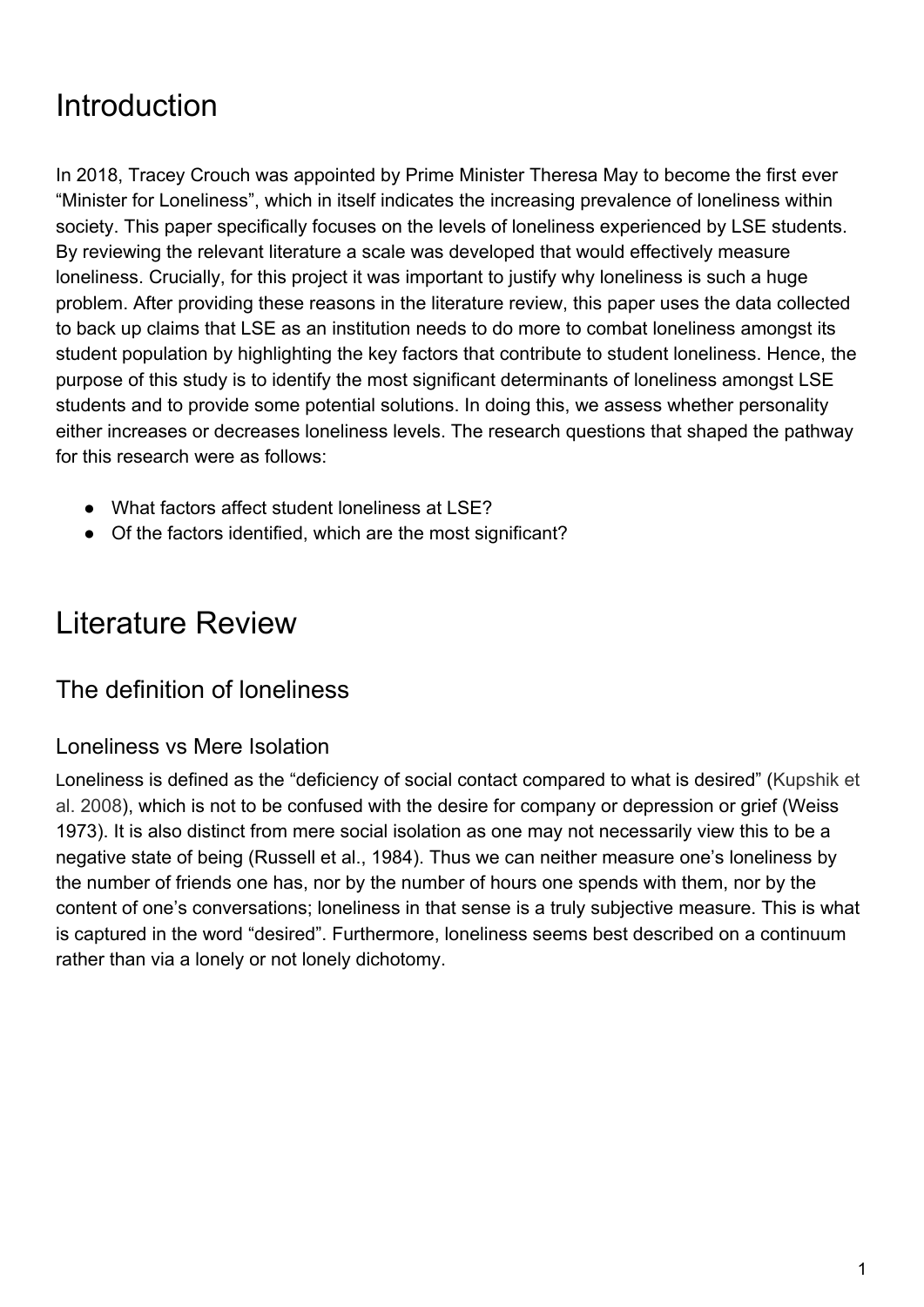#### Social Loneliness vs Emotional Loneliness

Weiss (1973) distinguishes two main aspects of loneliness which do not necessarily interact: emotional loneliness and social loneliness. Emotional loneliness is a lack of "close, intimate attachment to another person", most likely to be experienced by someone who is out of a dating relationship, for instance. Social loneliness is the lack of a group of people with the same interests who share activities (Russell et al., 1984). Accordingly, one can lack a a close intimate relationship but still have many friends. Empirically, social and emotional loneliness are largely independent of each other. Our study does not consider feelings of nurturance, reassurance of worth, reliable alliance and guidance, as is distinguished by Weiss (1974), since these are not related to the subject of belonging $<sup>1</sup>$ .</sup>

### The Extent of Loneliness Found Amongst University Students

A global report conducted by Soxedo (2017), highlights 46 percent of UK students admit to experiencing loneliness during their time at university, compared to 32 per cent globally. Of those who did so in the UK, 37 per cent considered dropping out. The literature here is critical for our thesis, as much of the current research on loneliness tends to focus on the older population, indeed, an AXA poll found that 18-24 year olds are four times as likely to feel lonely "most of the time" in comparison to those aged over 70.

### The Impacts of Loneliness on Students

#### Physical and Mental health

Valtora (2016) concluded that loneliness increases the risk of coronary heart disease and stroke. The Amsterdam Longitudinal Study reported that loneliness was a predictor of mortality, with men particularly affected (Holwerda, 2016). Similarly, another study conducted in France also reported excess levels of mortality in individuals who felt lonely (Teguo, 2016). A further meta-analysis which pooled the result of 19 separate studies, suggested that the risk of developing dementia in people with high levels of loneliness was 1.58 times greater than those who are not lonely (Kuiper, 2015). Nyqvist (2016) highlights how chronic loneliness can cause depression amongst university students which can trigger the development of further health problems.

#### Academic Progress

Students who experience feelings of loneliness are more likely to lack academic motivation and fall behind on their courses, causing study delay or even dropouts as previously mentioned (Eisenburg et al., 2010). The Soxedo (2017) report revealed that study related problems caused 51% of students to deliberate leaving university, while 42% have considered dropping out because of physical or mental health issues. In addition to this, statistics provided by the Higher Education

<sup>1</sup> See Table 1 in appendix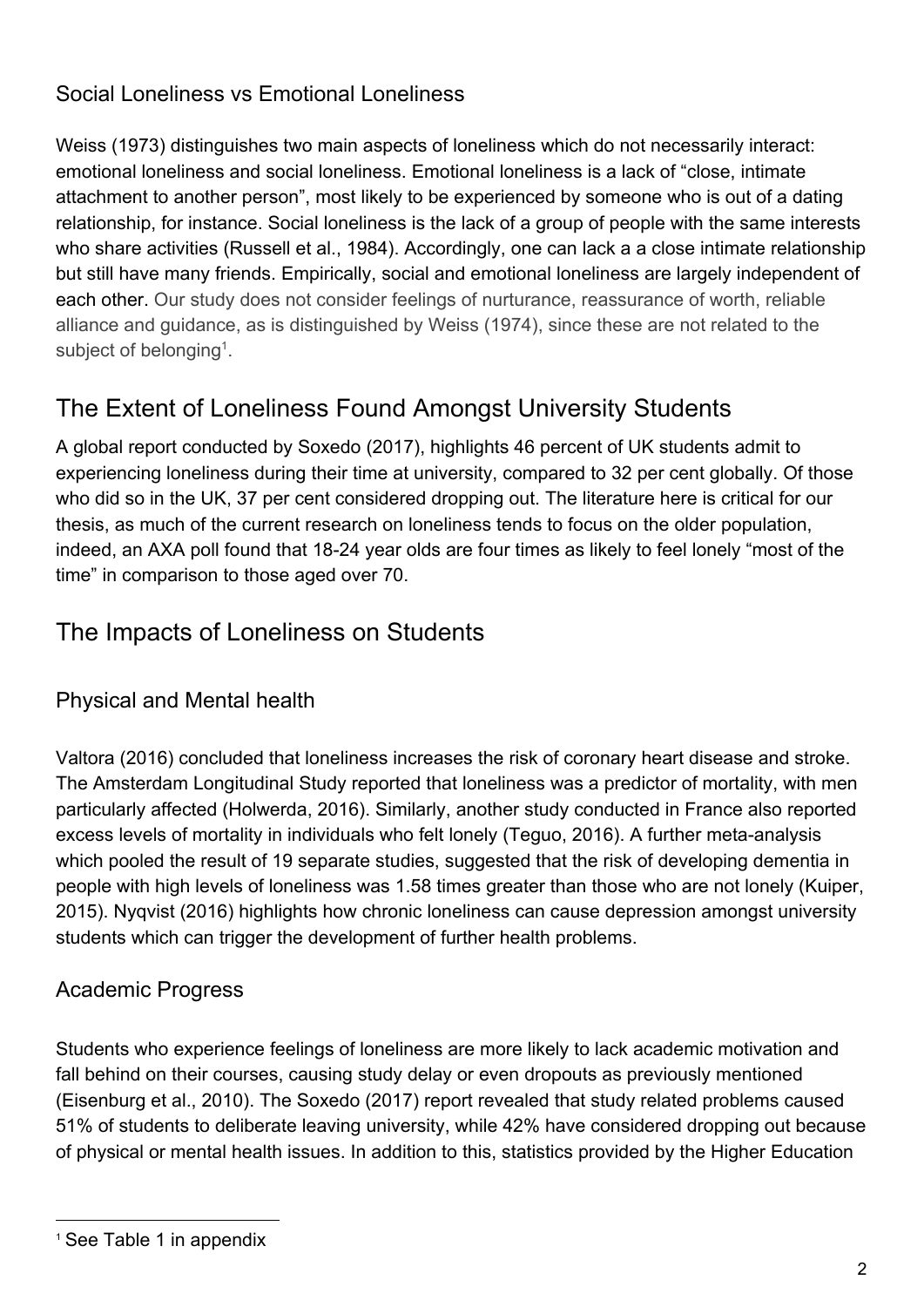Statistics Agency (HESA) revealed that 1,180 students who experienced mental health problems left university in 2014-15. It represents a 210% increase from 380 in 2009-10.

#### Existing Research and How Ours Differs

The studies done by Peplau et al. (1980) which used the UCLA scale to measure loneliness in 239 young adults was useful in helping us in the development of a reliable scale that could be used to measure loneliness. This scale is widely established and has high internal consistency which alludes to why it was used in a second study conducted by Ugur Özdemir and Tarik Tuncay (2008), who found amongst 721 students that 60.2% experienced loneliness, measured by using a cut-off value. The above studies thus serve as a useful indicator that loneliness amongst university students is prevalent. Where our research differs is that it goes into more detail: into specific factors which may have an impact on the level of loneliness and our study prioritises which of the factors identified are the most important ones. We also investigated if these factors' impact was different on certain sub-population of our sample.

# Methodology

### Survey

The survey was distributed digitally via email and social media platforms (e.g. Facebook), targeting LSE students<sup>2</sup>. The first section measured loneliness using "LSE-4", a measure adapted from the ULS-20 measure in the UCLA study (Russell et al., 1978). ULS-20 asks respondents to rate how often they exhibited or experienced a certain emotion given by 20 statements, e.g. "I feel left out" from a 4-point scale of: never, rarely, sometimes or often. The question set derives from reports of people concerning their experiences of loneliness.

We used an online survey with 20 additional questions, a total of 40 questions might have negatively affected response rates. Therefore, we limited our measure of loneliness to a subset of four questions in ULS-20, which has been widely done in the literature before. As discussed in the introduction, there is a difference between emotional and social loneliness which do not necessarily overlap. Therefore, we selected the four questions which measure the common core experience of both social and emotional loneliness because their correlation coefficients with these two kinds of loneliness is equal. This is established in Russell et al.  $(1984)^3$ . Our questions may have have a correlation of around r=0.82 with the full ULS-20 scale. This is the correlation (p<0.001) of a 3-point scale with ULS-20 (Hughes et al. 2004:13), which overlaps with our scale in two questions. One may criticise ULS-20 and subforms because they leave respondents leeway in interpretation, as "Often" might mean more than 60% or more than 90% of the time. However, we think this is in fact a strength of the measure. Different people have different needs for "companionship", "turning" to someone, not being "left out". Therefore, the ULS-20 does not measure loneliness relative to others, but rather absolute loneliness as the respondent perceives it. We assume that this absolute measure has a higher bearing on people's ultimate well-being than relative measures.

<sup>&</sup>lt;sup>2</sup> See appendix for online survey questions

<sup>&</sup>lt;sup>3</sup> See Table 2 in appendix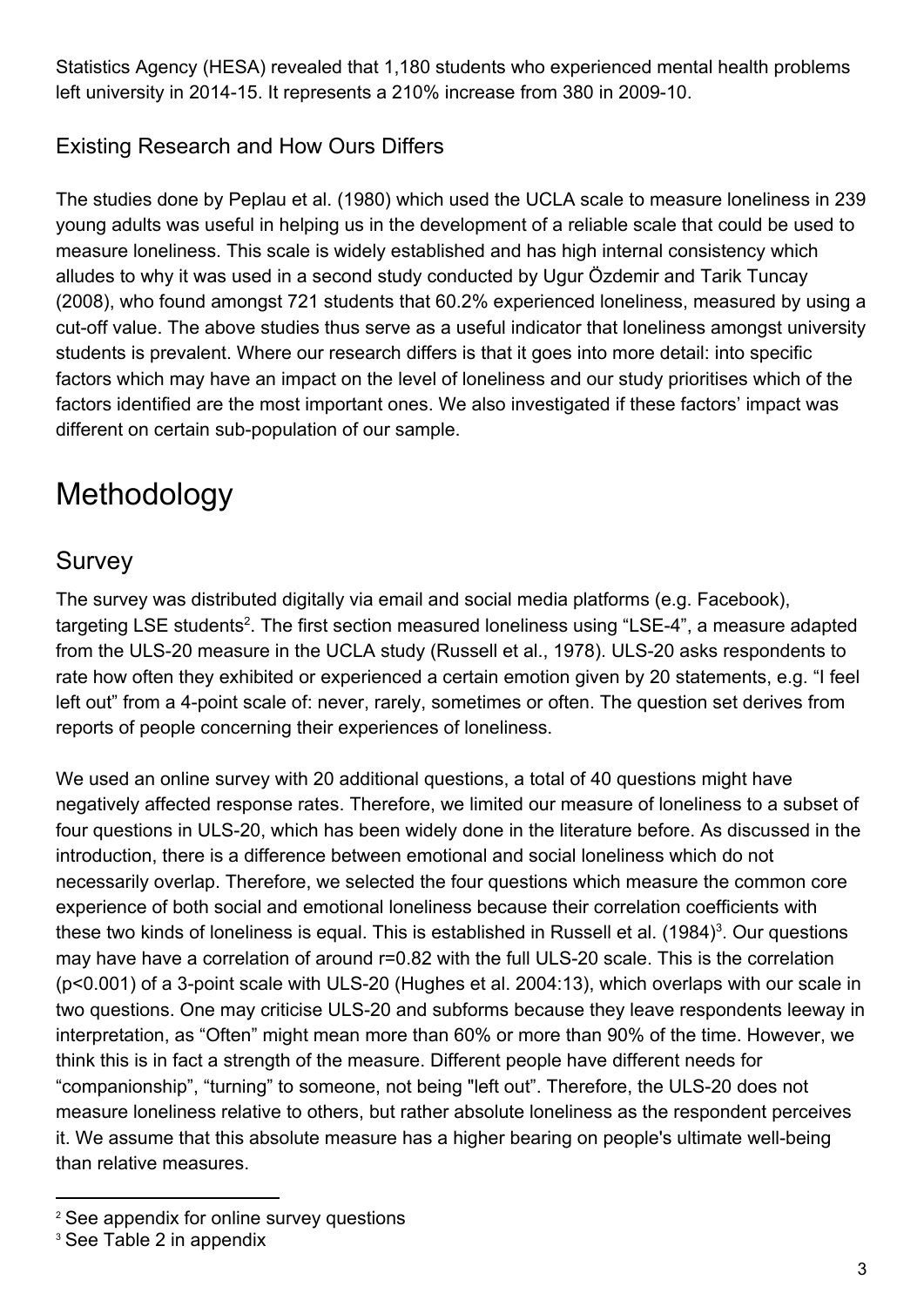The second section asked about the student's current living situation and lifestyle, e.g. relationship status, type of accommodation, membership to a religious community, number of hours of individual study, social media use, etc to help ascertain which factors are vital reasons behind student loneliness.

The third section asked for the student's own opinion on the extent they believed that the factors identified in the study contributed to their own loneliness.

The fourth section aimed to approximate the respondent's personality type. Review of psychological literature led us to Cheng and Furnham (et al, 2002) who have suggested that neuroticism and extra/introversion may account for up to 47% of the subjective feeling of loneliness. We have understood that the subjective sense of loneliness can only partially be ascribed to the environment (i.e. university) as neurotic and introverted people can be more prone to loneliness.

#### Interviews

In order to ascertain whether student loneliness was indeed an epidemic at the LSE, we conducted preliminary interviews. Four out of five respondents reported that they found the LSE to be a lonely place and gave several reasons as to why they thought this was so. The qualitative data gained from this informed us on which factors to include in the survey. During and after the survey phase, we conducted semi-structured interviews in order to gain more qualitative information. This allowed us to ask about specific topics that had come out of our survey in the form of a conversation. Yet, the semi-structured set-up gave us flexibility to ensure that the interviewee was able to navigate the direction of the interview. This was vital in enabling interviewees to delve into their own personal experiences and attitudes without having the restrictions of closed ended questions. Our questions were non-suggestive; for example, we asked "What are the factors to loneliness" instead of asking "Do you think living in halls reduces loneliness?".

# Data Analysis

### **Survey**

The mean loneliness score for LSE students was 8.3. Their score is both lower than a study of Finnish 15 to 29 year-olds, and university students in Ankara, Turkey (means of 6.8 and 6.9 respectively). However, these values are not directly comparable because the other studies did not use the exact same scale. The Turkish study uses a ULS-20 score which, as discussed above, probably has a correlation of around 0.82 with LSE-4, and the Finnish study uses a one-point score.<sup>4</sup> Furthermore, the median loneliness for LSE students was lower than the mean, indicating

<sup>4</sup> See sources and more descriptive results in Table 3 and Table 4 of appendix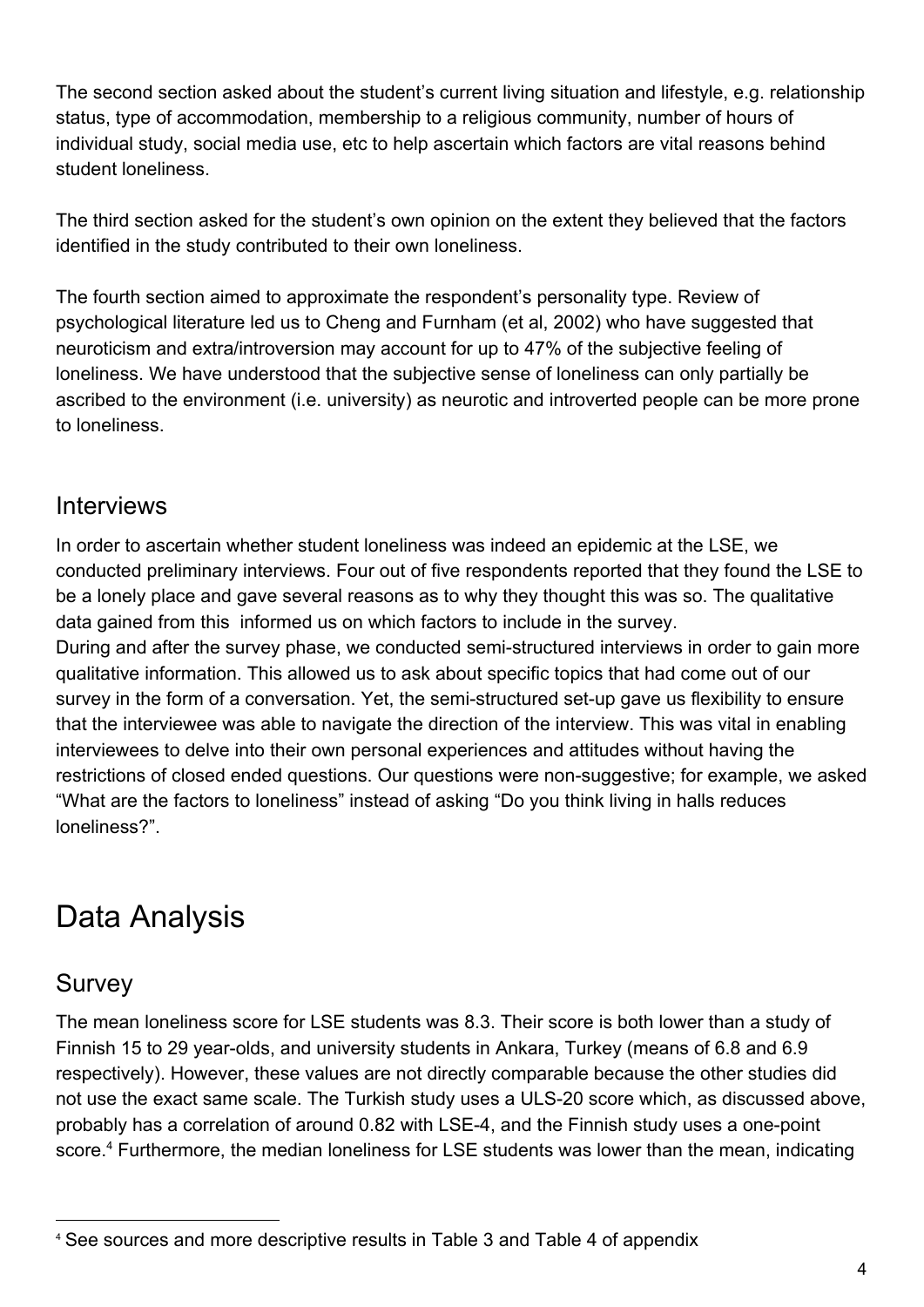that loneliness levels are skewed toward non-loneliness. However, the vast majority of students surveyed stated that they were suffering loneliness to varying degrees.

Our overall regression model showed that interacting with friends in lectures and participating in Student Union (SU) and Athletics Union (AU) activities were the only significant factors (at the standard 5% significance level) in affecting loneliness. Both had positive coefficients meaning an increase in either would reduce loneliness.

All the other factors proved to be insignificant. However, all the factors together could only explain 42% of the variance in the survey data, thus strongly suggesting there are other significant factors that have not been included on the survey. When including people's opinions of key factors, the best statistical model of predicting their loneliness scale (by using Backwards Regression on R) was able to explain 53% of the variance, allowing us to reasonably predict loneliness scores.



Fig. 1- Significant factors affecting loneliness on certain observed sub-populations

Having divided the data to further examine certain subpopulations, we found that the factors affecting the pairs of sub-populations tended to be different. As seen in Fig. 1, female loneliness was very significantly affected by two factors which was different to the two less significant factors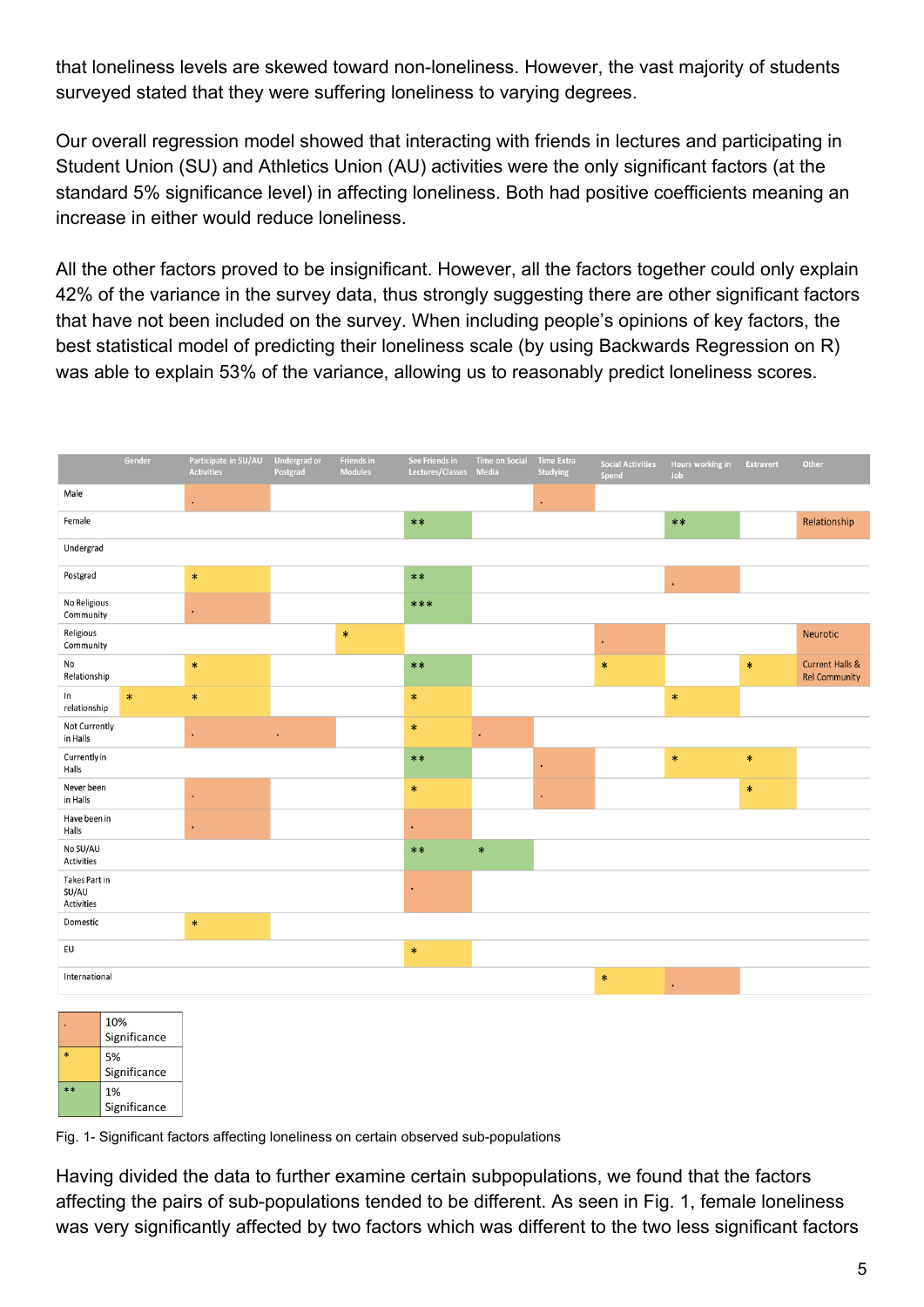for male loneliness. This indicates that loneliness factors does not apply generally and are more specific to certain demographics. With Fig. 1 showing the exact factors, some trends appear; the SU/AU Participation and seeing friends in lectures appears to be significant throughout and so agrees with the overall regression model over their importance as factors.



#### Fig. 2- Factors that are significant in affecting opinion on certain variables related to affect loneliness.

When looking at students' opinions on factors affecting loneliness in Fig. 2, we found that different sub-populations of people have different expectations of what reduces loneliness. Additionally, an overall trend exists of the perception of living in halls and being in relationships as being viewed as having the most effect as a factor on loneliness and social expenditure having none.

When the result from the overall regression model is taken in to account, we see that different sub-populations' opinions have no relation to the factors that are actually significant in affecting loneliness, since SU/AU participation is seen by few to have an effect on loneliness despite being the only overall factor people gave opinions on that actually was significant in affecting loneliness. This is seen in Fig.2 by SU/AU Participation only appearing to be significant twice, whereas three other factors are significant by at least the same amount of times.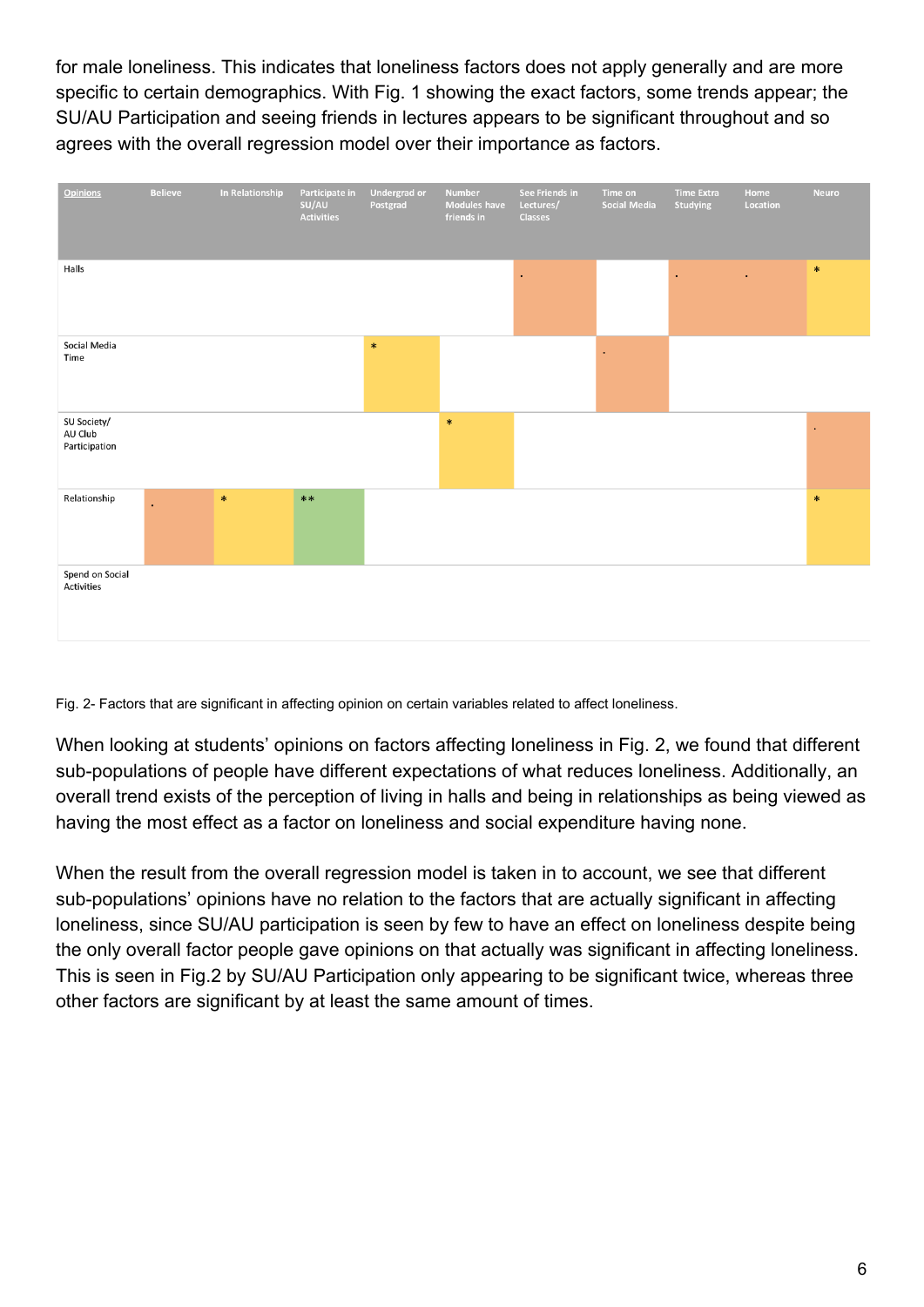### **Interviews**

The interview<sup>5</sup> sample consisted of 5 LSE students sampled from our friends and acquaintances. Two of them were affiliated with the Mathematics Department, the others were each from a different department.

Results:

- 1. Respondents think that loneliness level depends on one's personality although the external environment also plays a role as well to a lesser extent.
- 2. Events during the first few months of student experience (i.e. freshers) fail to accommodate students who do not enjoy loud, crowded social gatherings. This was the reason why two interviewees, who identified themselves as rather introverted, stated that living in halls has made them even more lonely. Therefore, it is difficult for people who don't drink alcohol and people who are do not enjoy loud social events to find friends in the beginning of the first year.
- 3. Difficult for home students to make friends. The off campus mentor scheme is ineffective.
- 4. All of them have someone to turn to when they need help.
- 5. All but one mentioned that society activities could reduce loneliness.
- 6. One interviewee mentioned that for introverts, sharing a room in halls should reduce loneliness, as opposed to living in a single room. Another stated that even though it gives one a chance to socialise, it also interferes with one's need for private space and may deprive one of the sense of comfort and security stemming from such privacy.
- 7. Caring for a child can reduce loneliness. One interviewee mentioned that her LSE-4 score was high (9/12) partly because she worked as a nurse. She took care of a girl who she thinks of "like a sister". This agrees with Weiss' (1974) claim that nurturance reduces loneliness .
- 8. They all made friends, using different methods. Some of them were expected by us, such as making friends in students halls, during lectures, through freshers' events. However, one respondent had used quite surprising methods; he found some of his close friends on LinkedIn and Student Room.

Participants' suggestions to reducing student loneliness:

- 1. More department activities and also LSE-wide activities to encourage inter-departmental mixing.
- 2. More social activities for people who do not enjoy crowded social gatherings and for people who are non-alcoholic. One person suggested more social spaces in the library to give very academically inclined students a chance to socialise while having a break.

<sup>&</sup>lt;sup>5</sup> See appendix for interview questions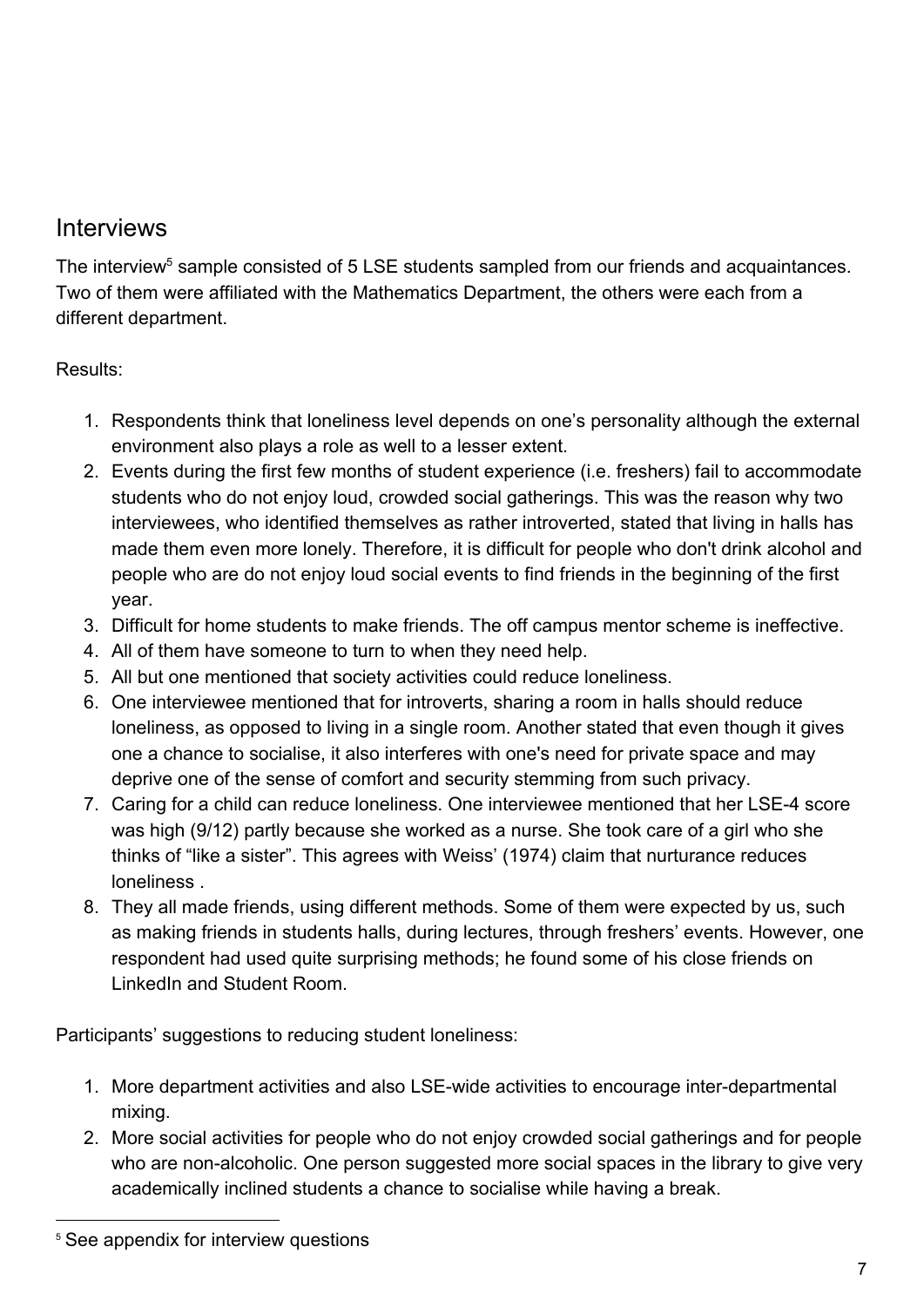- 3. Creation of a central social hub in the LSE.
- 4. The development of a shared ethos by the LSE to facilitate the creation of a community spirit.

# Limitations

Due to time constraints we were unable to conduct interviews with experts and employees who may be involved with students suffering from loneliness at the LSE. As LSE Professor Paul Dolan specialises within behavioural sciences and has written various papers on the subject of happiness, it would have been useful to interview him in order to gauge the contributions academia has made to the subject of loneliness and whether there are any potential dimensions that could be added to our research.

Our research fails to consider the institutional perspectives of the LSE on this topic and so it would have been useful to have interviewed certain departments that are concerned with this subject area to some extent. The LSE counselling services are involved with helping students to manage their loneliness and so may be able to provide a unique insight on the determinants for this and what LSE, as an institution, can do to mitigate this. We asked them for an interview, however they were not available within our time constraints. Additionally, interviewing the LSE Faith Centre could reveal how belonging to a religious community as well as engaging in solitary modes of worship might alleviate loneliness.

Whilst conducting our surveys, one respondent informed us that our research failed to consider students who have families they are responsible for. Having to look after children whilst simultaneously juggling with studying will, of course, impact on how many social events one can attend and so it is important to ensure that this demographic is not ignored.

Furthermore, from a statistical perspective, while we examined different sub-populations, we did not examine the interaction between these sub-populations (e.g. Sub-population of females who are part of a religious community). In order to make future results more accurate and reliable, a new method, called 'objective loneliness measure' has been proposed in the 'Further Research' section.

Conflicts existed between the quantitative and qualitative data gained, meaning that the conclusions that could be drawn weren not necessarily coherent. One reason for this may be due to the inadequate interviewee sample size used. With more time, these differences should be explored further.

We were also unable to tease out specific other variables that may have an effect on loneliness, such as having a bar for those who live in student accommodation. We did not test this in our survey because any result would not be indicative; there is only one LSE hall with a bar (Bankside), and therefore only qualitative data could disentangle the effect of Bankside as such from the effect of its bar.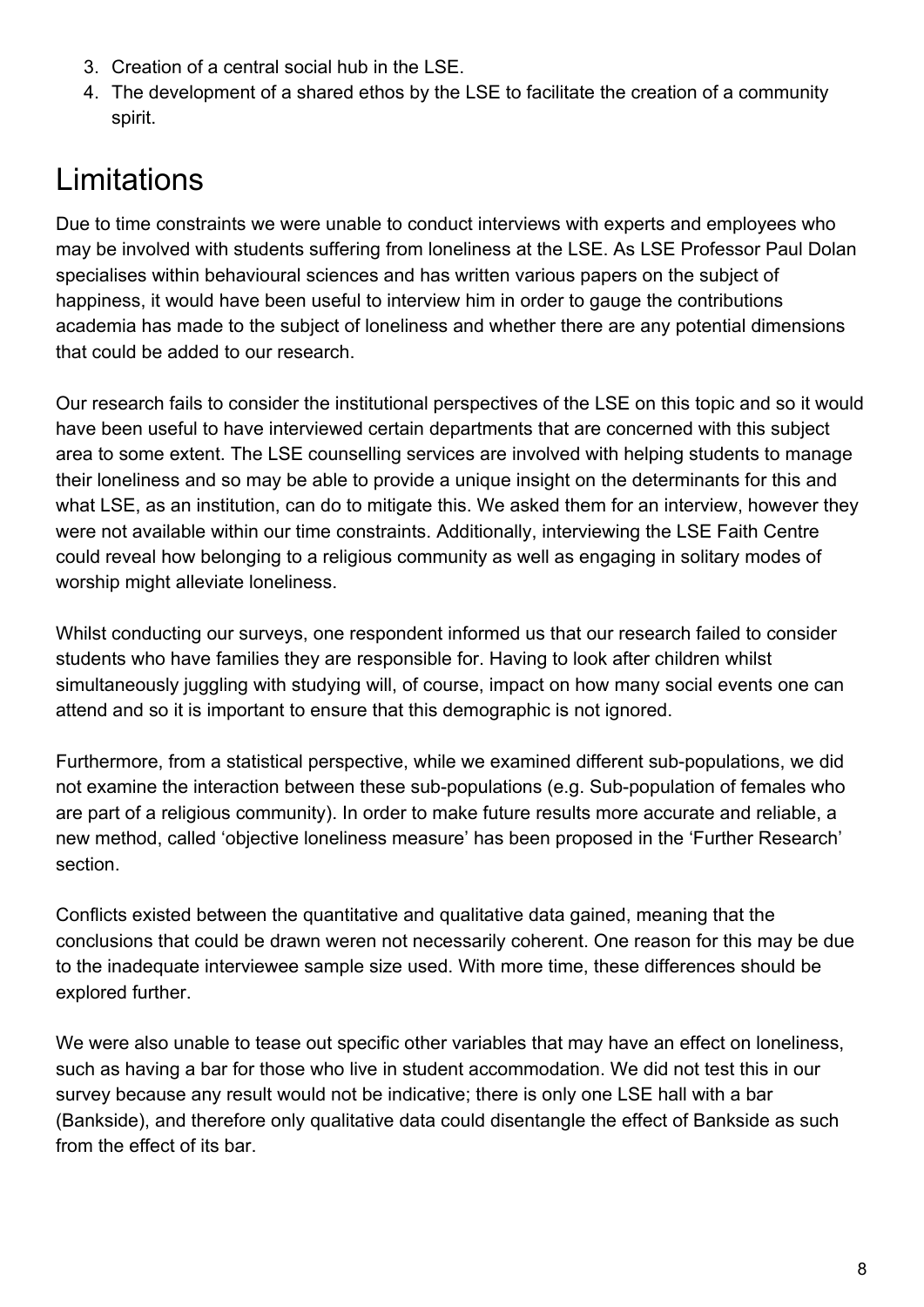# **Conclusion**

Overall we found among all the factors we tested that only friends in lectures and participating in Student Union (SU) and Athletics Union (AU) activities were significant factors to loneliness. Furthermore, individual sub-populations did not share the same factors which they perceived as affecting their loneliness levels, most notably there were large disparities between gender as well as living in halls as being identified as the most significant contributing factors. Most of these findings were different from both our expectations and previous research paper findings at other universities. This would provide an ideal basis for further research, especially to discover whether this is due to the age of previous research or if LSE is different as an institution to previously analysed universities or a combination of both.

Following our finding that different factors matter to different sub-populations (see Fig. 1), we would suggest that attempts to reduce loneliness should differentiate between these populations. Furthermore, since we found that opinions of what factors affect loneliness do not relate to the actual significant factors, raising awareness of these actually significant factors should help since it will enable those who are lonely to better help themselves. Practically, this would help LSE and any other universities that may be in a similar position better understand and reduce loneliness levels amongst students.

The contribution of our findings to the scholarly debate are unusual in the sense that we had expected to find LSE students to experience loneliness. However, once we got to the crux of the results, our findings seem more plausible than the existing research, where the UCLA and the Turkish University study conducted findings of loneliness the survey was constrained to simple questions related to loneliness. This is where our research contributes to the literature, due to its unique and original nature as it takes a more integrated approach assessing sub-populations, as well as controlling for key personality traits. Thus, our research within a limited time frame has been able to look at specific individual level factors that neither of these studies explored.

### Areas for Further Research

It would be insightful to compare student loneliness at other UK universities to further build a comparative picture of differences in student experiences between higher education institutions. The results would able us to gauge whether LSE is lonelier than other universities, given its image as having the lowest student satisfaction scores in the UK. Likewise, comparisons to universities outside London could test if living in London contributes to loneliness.

Interviewing students with families will capture a generally ignored part of the student population and will enable us to discern how leading a non-conventional student lifestyle can impact one's interactions and behaviours.

Once the main factors that contribute to student loneliness have been identified, the natural progression of the research will be to delve in to the solutions that have been given by the interviewees and identify additional solutions in order to help combat this issue, which will, of course, increase the practical utility of this research.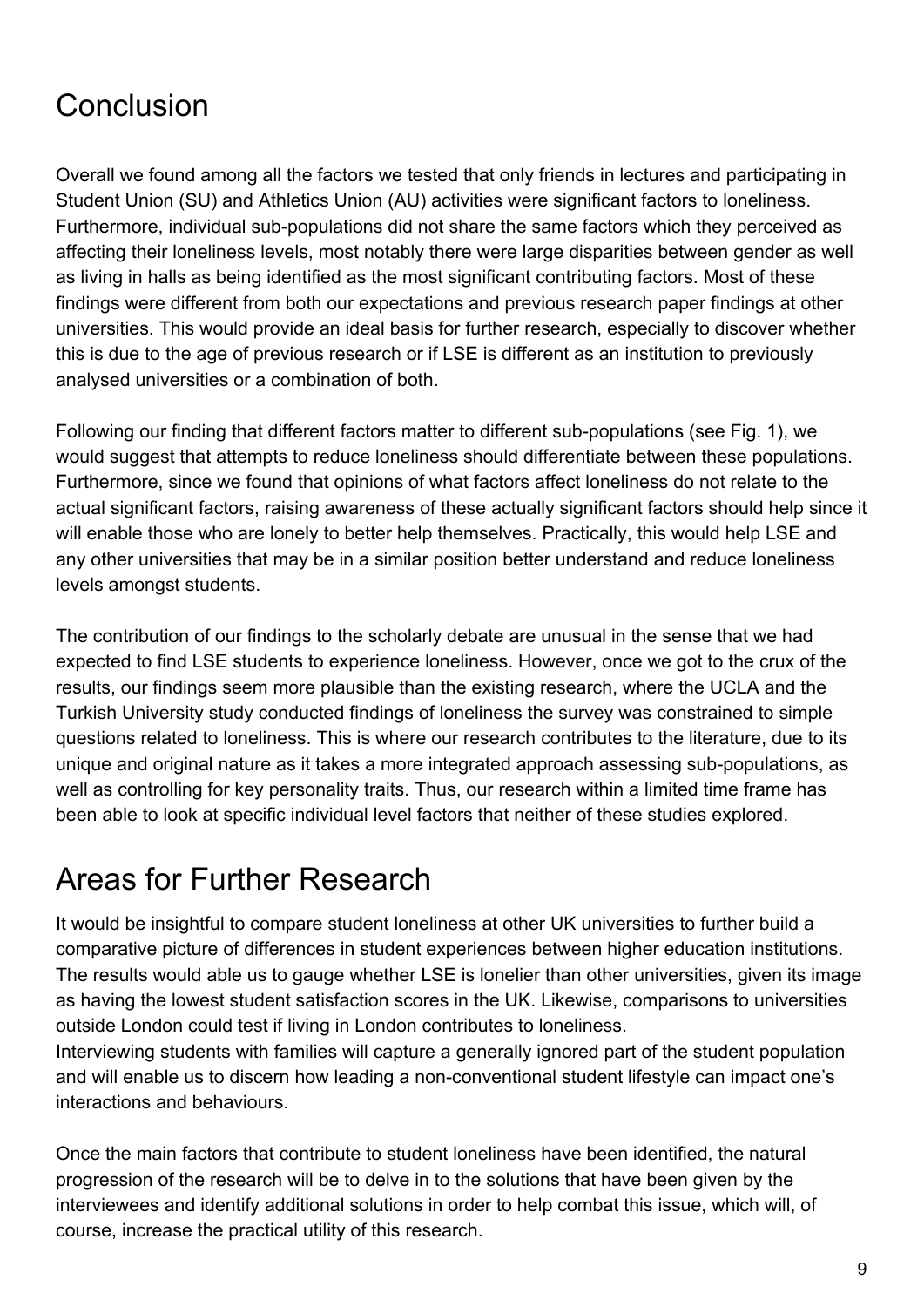Analysis of the data obtained from the survey revealed that a more detailed, precise model of the influence of personality on the sense of loneliness is necessary. The 'Objective Loneliness' method is based on the assumption that up to 50% of the subjective sense of loneliness (SL, measured using LSE-4 (as described above)) stems from personality traits which result with being more prone to loneliness (Cheng et al., 2002). When measuring the influence of the environment (i.e. university) on subjective sense of loneliness only the loneliness resulting from environmental factors (i.e. halls, SU activities) should be taken into account, and not the proportion resulting from a personality type<sup>6</sup>.

Cheng and Furnham show that nearly 50% of the subjective loneliness can stem from two main personality types: neuroticism and introversion.



**Objective Loneliness** shows how the person would feel had s/he been neutral (not influenced by one's personality). It is given by a formula which transforms subjective loneliness (SL) into objective loneliness (OL) via a personality coefficient (Pc) which is a sum of neuroticism and extraversion coefficients.

 $SL + Pc/2 = OL$ 

### Bibliography

● American Educational Research Association., American Psychological Association., National Council on Measurement in Education., & Joint Committee on Standards for

<sup>&</sup>lt;sup>6</sup> Due to space constraints an elaboration on the Objective Loneliness Method was placed in the appendix.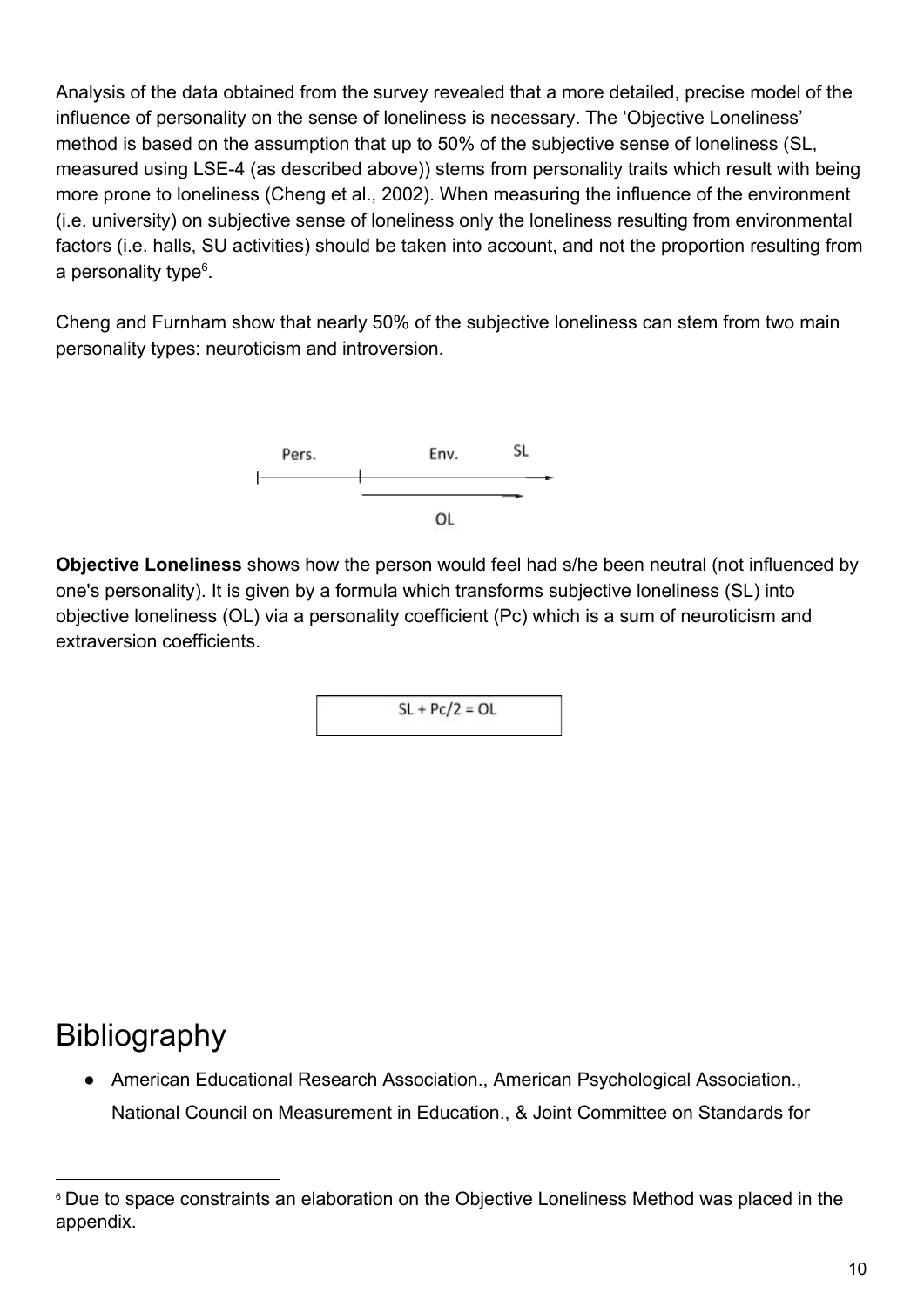Educational and Psychological Testing (U.S.). (2014). *Standards for educational and psychological testing*.

- Cheng H., Furnham A. (2002). Personality, peer relations, and self-confidence as predictors of happiness and loneliness*. Journal of Adolescence,* 25, pp. 327-339.
- Digitalissue.co.uk. (2018). *2017 The Sodexo International University Lifestyle Survey*. [online] Available at: http://www.digitalissue.co.uk/Publishing/sodexo/uk/uls2107\_uk.html#p=1 [Accessed 7 Jun. 2018].
- Domino G., & Domino M.L. (2006). *Psychological Testing: An Introduction.* (2nd Ed.). Cambridge: Cambridge University Press
- Hays, R.D. & Dimatteo, M.R., 1987. A Short-Form Measure of Loneliness. *Journal of Personality Assessment*, 51(1), pp.69–81.
- Holwerda, T. J., van Tilburg, T. G., Deeg, D. J., Schutter, N., Van, R., Dekker, J., .. Schoevers, R. A. 2016. Impact of loneliness and depression on mortality: results from the Longitudinal Ageing Study Amsterdam. *Br J Psychiatry,* 209**,** 127-34.
- Hughes, M. E., Waite, L. J., Hawkley, L. C., & Cacioppo, J. T. (2004). A Short Scale for Measuring Loneliness in Large Surveys: Results From Two Population-Based Studies. *Research on Aging*, *26*(6), 655–672.
- Hunt, J., Eisenberg, D. (2010). Mental health problems and help-seeking behavior among college students. Journal of Adolescent Health, 46, 3-10.
- Jin, B., 2013. How lonely people use and perceive Facebook. *Computers in Human Behavior*, 29(6), pp.2463–2470.
- John, O.P., & Benet-Martinez, V. (2000). Measurement: Reliability, Construct Validation, and Scale Construction. In Reis, H.T., & Judd, C.M. (Eds.). Handbook of Research Methods in Social and Personality Psychology, pp 339-370. Cambridge, UK: Cambridge University Press
- KUPSHIK, G. (2016). *LONELINESS, STRESS AND WELL-BEING*. [S.l.]: ROUTLEDGE.
- Kuiper, J. S., Zuidersma, M., Oude Voshaar, R. C., Zuidema, S. U., van den Heuvel, E. R., Stolk, R. P. & Smidt, N. 2015. Social relationships and risk of dementia: A systematic review and meta-analysis of longitudinal cohort studies. Ageing Res Rev, 22, 39-57
- Marsh, S. (2018). *Number of university dropouts due to mental health problems trebles*. [online] the Guardian. Available at: https://www.theguardian.com/society/2017/may/23/number-university-dropouts-due-to-ment al-health-problems-trebles [Accessed 7 Jun. 2018].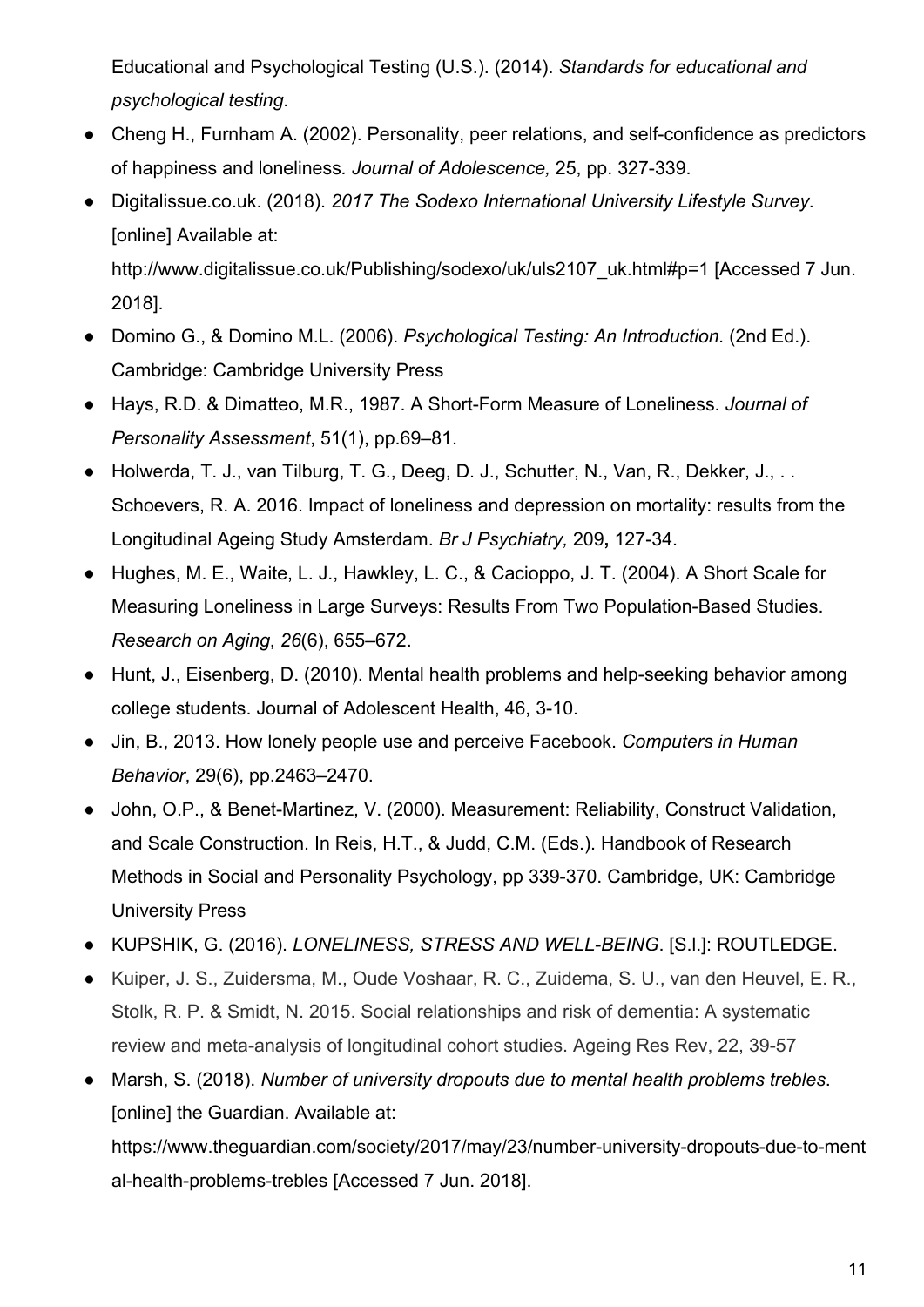- Matthews, T., Danese, A., Caspi, A., Fisher, H., Goldman-Mellor, S., Kepa, A., . . . Arseneault, L. (2018). Lonely young adults in modern Britain: Findings from an epidemiological cohort study. Psychological Medicine, 1-10. doi:10.1017/S0033291718000788
- Neto, F. (2014). Psychometric analysis of the short-form UCLA Loneliness Scale (ULS-6) in older adults. *European Journal of Ageing*, *11*(4), 313–319. http://doi.org/10.1007/s10433-014-0312-1
- Nyqvist, F., Victor, C. R., Forsman, A. K. & Cattan, M. 2016. The association between social capital and loneliness in different age groups: a population-based study in Western Finland. *BMC Public Health,* 16**,** 542.
- Özdemir, U. & Tuncay, T., 2008. Correlates of loneliness among university students. *Child and Adolescent Psychiatry and Mental Health*, 2(1), pp.
- Pavot, W., Diener, E. & Butcher, James N., 1993. Review of the Satisfaction With Life Scale. *Psychological Assessment*, 5(2), pp.164–172.
- Russell et al 1984: Journal of Personality and Social Psychology 1984, Vol. 46, No. 6, 1313-1321. Social and Emotional Loneliness: An Examination of Weiss's Typology of Loneliness Dan Russell, Carolyn E. Cutrona, Jayne Rose, and Karen Yurko; College of Medicine, University of Iowa
- Russell, Dan, Letitia Anne Peplau, and Mary Lund Ferguson. "Developing a Measure of Loneliness." *Journal of Personality Assessment* 42, no. 3 (1978): 290-94.
- Soh, Nerissa; Burns, Fiona; Shackel, Rita; Robinson, Bruce; Robertson, Michael; and Walter, Garry (2015) "Law Student Mental Health Literacy and Distress: Finances, Accommodation and Travel Time," Legal Education Review: Vol. 25 : Iss. 1 , Article 3. Available at: https://epublications.bond.edu.au/ler/vol25/iss1/3
- Tabue Teguo, M., Simo-Tabue, N., Stoykova, R., Meillon, C., Cogne, M., Amieva, H. & Dartigues, J. F. 2016. Feelings of Loneliness and Living Alone as Predictors of Mortality in the Elderly: The PAQUID Study. *Psychosom Med,* 78**,** 904-909.
- Valtorta, N. K., Kanaan, M., Gilbody, S., Ronzi, S. & Hanratty, B. 2016. Loneliness and social isolation as risk factors for coronary heart disease and stroke: systematic review and meta-analysis of longitudinal observational studies. *Heart,* 102**,** 1009-16.
- Walker, P. (2018). *May appoints minister to tackle loneliness issues raised by Jo Cox*. [online] the Guardian. Available at: https://www.theguardian.com/society/2018/jan/16/may-appoints-minister-tackle-loneliness-i ssues-raised-jo-cox [Accessed 7 Jun. 2018].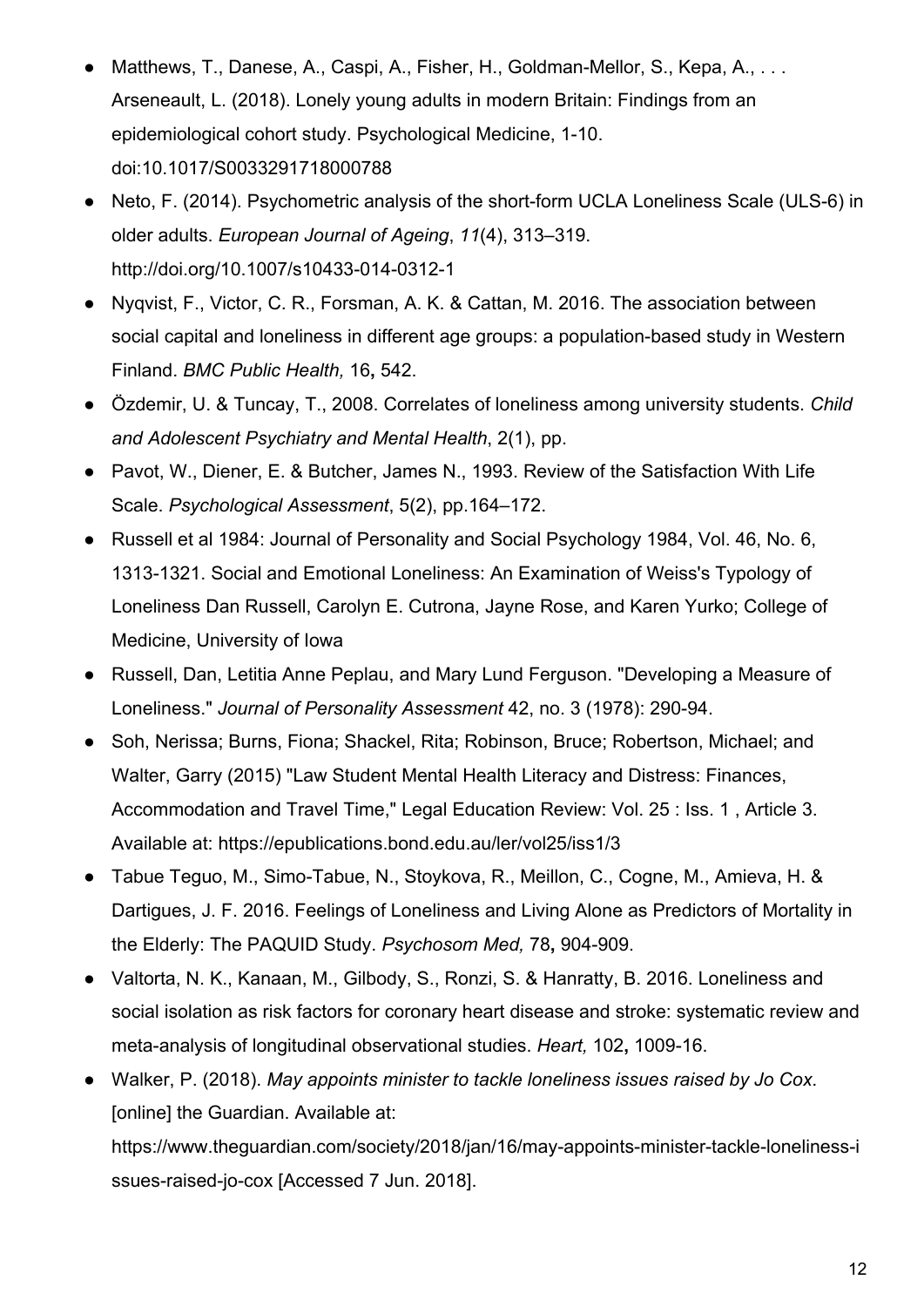- Weiss, R. S. (1973). Loneliness: The experience of emotional and social isolation. Cambridge, MA: MIT Press.
- Weiss, R. S. (1974). The provisions of social relationships. In Z. Rubin (Ed.), Doing unto others (pp. 17-26). Englewood Cliffs, NJ: Prentice-Hall.
- Yildiz, M. and Duy, B. (2018). *Adaptation of the Short-form of the UCLA Loneliness Scale (ULS-8) to Turkish for the Adolescents*. [online] Dusunenadamdergisi.org. Available at: http://www.dusunenadamdergisi.org/ing/DergiPdf/DUSUNEN\_ADAM\_DERGISI\_9f2b5e1d2 49f4608a0d8d6c2f2022521.pdf [Accessed 7 Jun. 2018]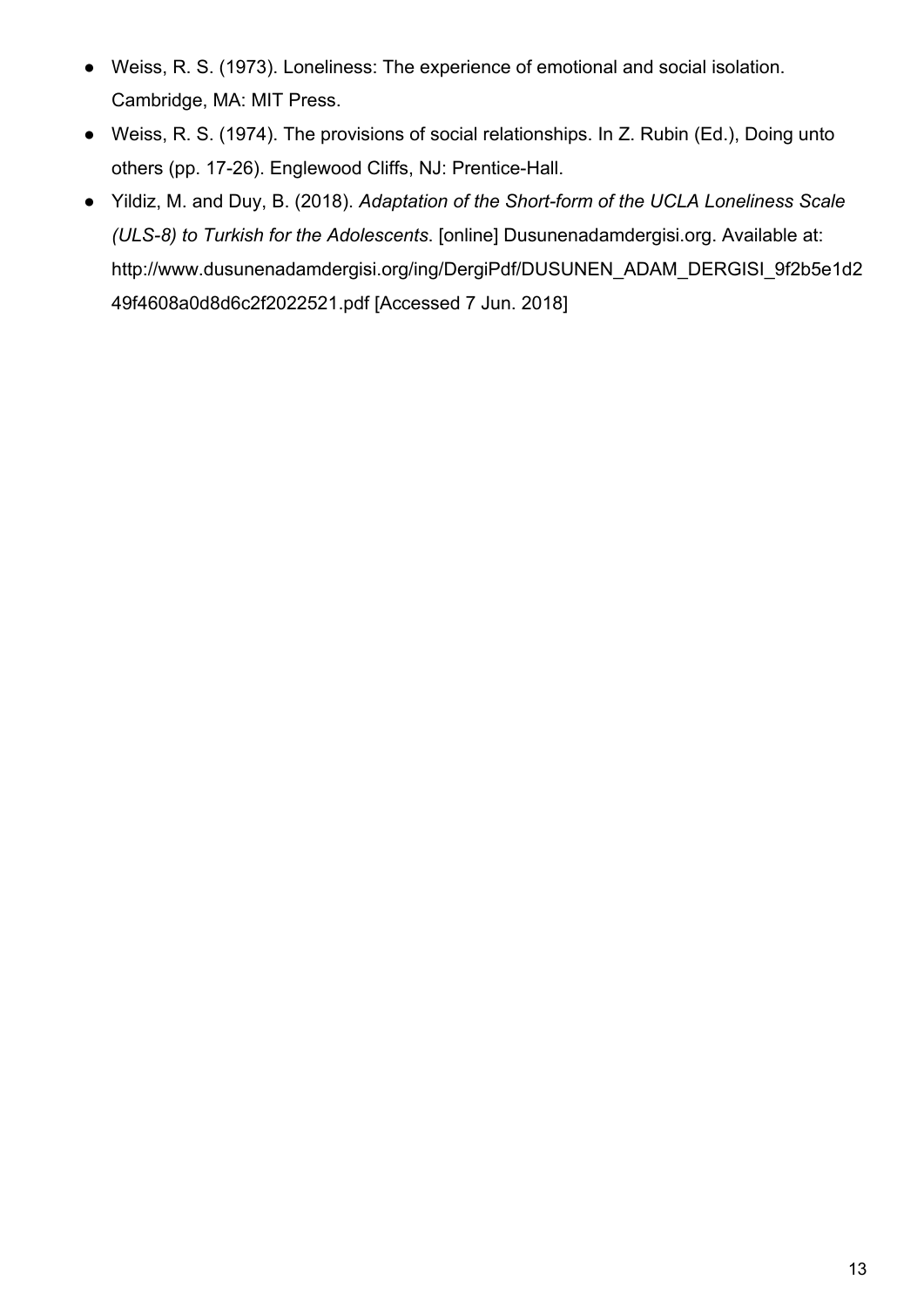# Appendix

#### **'OBJECTIVE LONELINESS' METHOD**

Analysis of the data obtained from the survey revealed that a more detailed, precise model of the influence of personality on the sense of loneliness is necessary. The 'Objective Loneliness' method is based on the assumption that up to 50% of the subjective sense of loneliness (**SL**, measured using LSE-4 (as described above)) stems from personality traits which result with being more prone to loneliness (Cheng, Furnham (2002)). When measuring the influence of the environment (i.e. university) on subjective sense of loneliness only the loneliness resulting from environmental factors (i.e. halls, SU activities) should be taken into account, and not the proportion resulting from a personality type.



Cheng and Furnham show that nearly 50% of the subjective loneliness can stem from two main personality types: neuroticism and introversion.

#### **Computing personality types**

A simplified version of the Eysenck Personality Questionnaire (EPQ) was used to determine personality types of the respondents. Three questions asked about being outgoing, talkative and sociable and measured ones level of extraversion on a scale of 0 to 12 (**Es**) by summing up the responses. Then, three questions about being easily irritable and tense, as well as having mood swings measured neuroticism on a scale of 0 to 12 (**Ns**). The sums determined respective coefficients: Extraversion coefficient (**Ec**) and Neuroticism coefficient (**Nc**).

|    | Intro           |         |              |               |                         |                                | Neutral |            |               |    |     | Extra  |
|----|-----------------|---------|--------------|---------------|-------------------------|--------------------------------|---------|------------|---------------|----|-----|--------|
| Es |                 |         |              | ັ             |                         | ٮ                              |         |            | {<br>. .<br>╯ | ΨU | . . | -<br>∸ |
| Ec | -<br>$-h$<br>ັບ | -7<br>ٮ | $\mathbf{I}$ | ∽<br>- 1<br>ے | ∽<br>$\sim$ $\sim$<br>- | $\overline{\phantom{0}}$<br>-- |         | . .<br>. . | כד            |    | -   | +6     |

|           | Calm |   |    |        |   |   | Neutral |                               |               |               |             |         | Neuro |
|-----------|------|---|----|--------|---|---|---------|-------------------------------|---------------|---------------|-------------|---------|-------|
| Ns        |      |   |    | ∽<br>ٮ |   | ັ |         |                               | ີ             | ∽             | $\sim$<br>ᆚ | --      |       |
| <b>Nc</b> | ×ь   | ے | +4 | ∽<br>ت | ▵ | - |         | $\overline{\phantom{0}}$<br>- | ∽<br>- 1<br>- | ⌒<br>- -<br>ັ | -4          | --<br>ັ |       |

Extraversion and calmness (expressed by high Es and low Ns values) are related to positive values of Ec and Nc because a person with such personality naturally perceives it's loneliness as not as bothering as a neutral person in the same position would. Conversely, a person identifying as an introvert or a neurotic perceives its situation as worse than it would be for a neutral person in the same situation. Then, a **personality coefficient** (**Pc**) is devised from the sum of Ec and Nc, which ranges from -12 for a very introverted and neurotic person to +12 for a very calm and extroverted person.



Because the subjective loneliness (**SL**, measured by LSE-4) ranges from 0 (for a very lonely person) to 12 (not lonely at all) and the aforementioned paper stated that personality can account for up to 50% of the subjective sense Pc is halved prior to being added to (for EC personality type) or subtracted from (for IN personality type) the subjective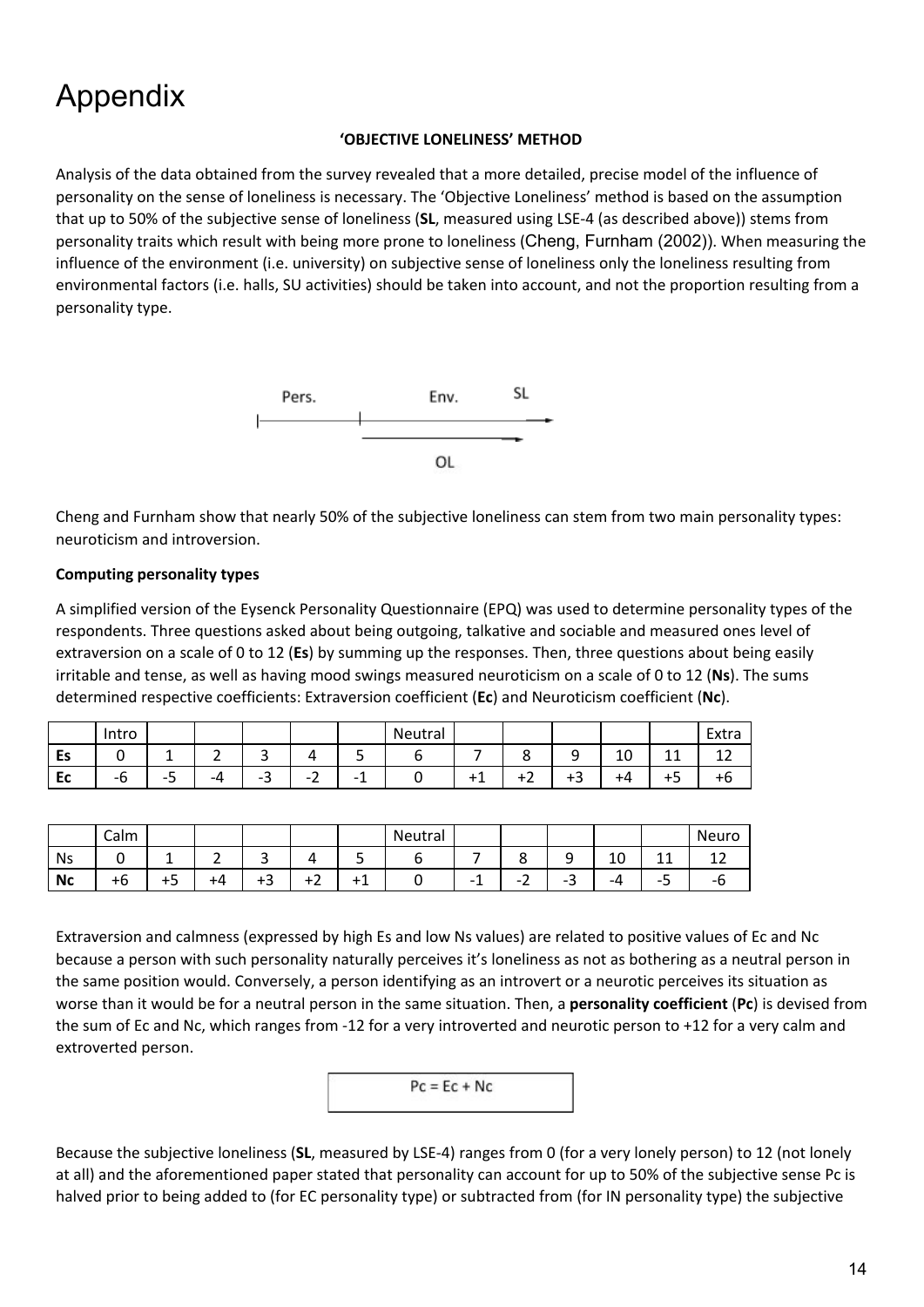loneliness (SL). The subtraction/addition results with SL being transformed into **Objective Loneliness**, which shows how the person would feel had s/he been neutral (not influenced by one's personality).



Advantages of using such an adjusted method of measuring loneliness are broad, but the most important one is mitigating limitations of regression, which due to time constraints would not be able to show how personality type influences individual answers (i.e. concerning the impact of halls on loneliness). By using objective loneliness (loneliness adjusted for personality) controlling against the impact of personality would be more successful.

#### **Example: calculating objective loneliness**

| E. Sum (Es) | E. Coef. (Ec) | N. Sum (Ns) | N. Coef. (Nc) | $PC$ (Ec+Nc) | <b>SL</b> | <b>OL</b> | OL/SL |
|-------------|---------------|-------------|---------------|--------------|-----------|-----------|-------|
| 12          | b             |             |               |              | 11        | 14.5      | 1.318 |
| 6           |               | 11          | -5            | -5           | 8         | 5.5       | 0.688 |
|             |               |             | $-2$          |              | 10        | 10        | 1.000 |
|             | -6            | 11          | -5            | $-11$        | 9         | 3.5       | 0.389 |
|             | -5            |             | -1            | -6           |           | 4.0       | 0.571 |
|             |               |             | $-2$          | -4           | 8         | 6.0       | 0.750 |
|             |               |             | -3            |              | 11        | 11        | 1.000 |

The data collected as part of the survey was used later to assess whether the Objective Loneliness method would be useful, by calculating the change that occurs between SL and OL after the method was used. The SL method accounted only for around 5% of personality as a determinant, whereas OL method was able to account for around 20-25%, more closely reflecting the findings of other researchers.

### Table 1

|                | Six social provisions (Weiss 1974)                                                                  | Most often provided by<br>(Russell et al 1984:1314) |
|----------------|-----------------------------------------------------------------------------------------------------|-----------------------------------------------------|
| 1              | attachment = A sense of safety and<br>security (a lack of attachment = emotional<br>loneliness)     | Spouse or romantic<br>partner                       |
| $\overline{2}$ | social integration = shared interests and<br>concerns (a lack of attachment = social<br>loneliness) | <b>Friends</b>                                      |
| 3              | nurturance = feeling responsible for the<br>well-being of another person                            | Kids                                                |
| 4              | reassurance of worth = acknowledgment<br>of a person's skills and abilities                         | Colleagues                                          |
| 5              | reliable alliance = unconditional help                                                              | Close family members                                |
| 6              | guidance = advice and assistance from<br>someone trustworthy and                                    | Parents, parental figures,<br>teachers, mentors     |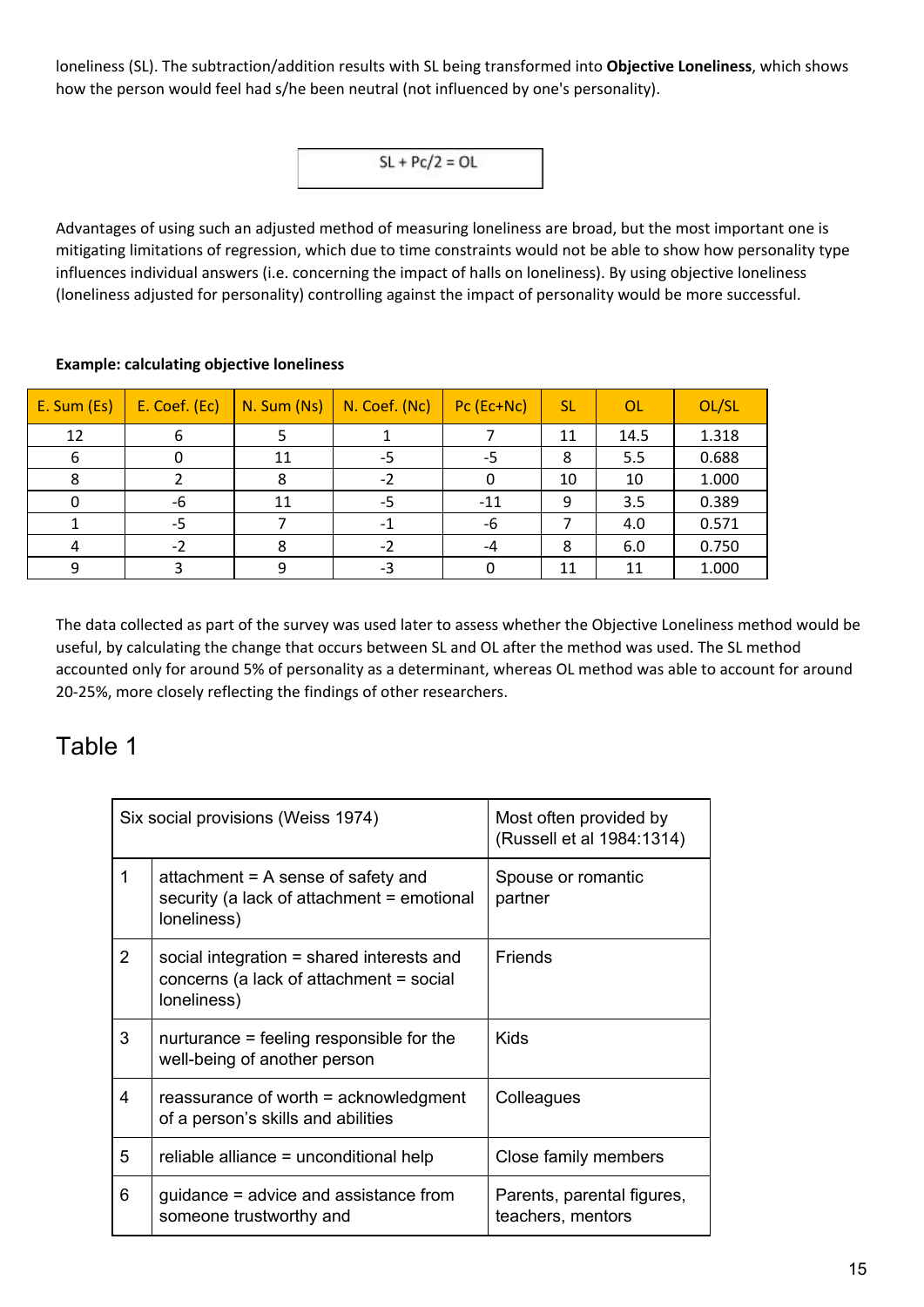| authoritative person |  |
|----------------------|--|
|                      |  |

### Table 2

|                            |                                                 | Correlation coefficient (Russell et al 1984)                                                                                                                                                                                                                                                                                                |                                                                                                                                                                                                                                                                                                                    |
|----------------------------|-------------------------------------------------|---------------------------------------------------------------------------------------------------------------------------------------------------------------------------------------------------------------------------------------------------------------------------------------------------------------------------------------------|--------------------------------------------------------------------------------------------------------------------------------------------------------------------------------------------------------------------------------------------------------------------------------------------------------------------|
| $ls$ in                    | Our question                                    | Social loneliness:<br>"A possible type of<br>loneliness involves not<br>belonging to<br>a group or social<br>network. While this may<br>be a set of<br>friends who engage in<br>social activities<br>together, it can<br>be any group that<br>provides a feeling of<br>belonging based<br>on shared concerns,<br>work or other activities." | Emotional loneliness:<br>"A possible type of<br>loneliness is the lack of<br>an intense,<br>relatively enduring<br>relationship with one<br>other person.<br>While this relationship is<br>often romantic, it can be<br>any<br>one-to-one relationship<br>that provides feelings of<br>affection<br>and security." |
| Hughes et al 2004<br>ULS-3 | "I can find<br>companionship when I<br>want it" | $-2852$                                                                                                                                                                                                                                                                                                                                     | $-2810$                                                                                                                                                                                                                                                                                                            |
| Hughes et al 2004<br>ULS-3 | feel left out"                                  | .4142                                                                                                                                                                                                                                                                                                                                       | .3148                                                                                                                                                                                                                                                                                                              |
| Hughes et al 2004<br>ULS-3 | "<br>feel in tune with the<br>people around me" | $-2777$                                                                                                                                                                                                                                                                                                                                     | $-.0976$                                                                                                                                                                                                                                                                                                           |
| Hughes et al 2004<br>ULS-3 | "There<br>are people I can turn<br>to"          | $-0.3469$                                                                                                                                                                                                                                                                                                                                   | $-.3084$                                                                                                                                                                                                                                                                                                           |

### Table 3

| Sample | Mean | Median | Standard<br>deviation | Cut-off value $2 =$<br>mean - standard<br>deviation | % of respondents<br>lonelier than<br>cutoff1 = $6.702$ . | % of respondents<br>lonelier than cutoff2,<br>using imputation*** | range |
|--------|------|--------|-----------------------|-----------------------------------------------------|----------------------------------------------------------|-------------------------------------------------------------------|-------|
|        |      |        |                       |                                                     |                                                          |                                                                   |       |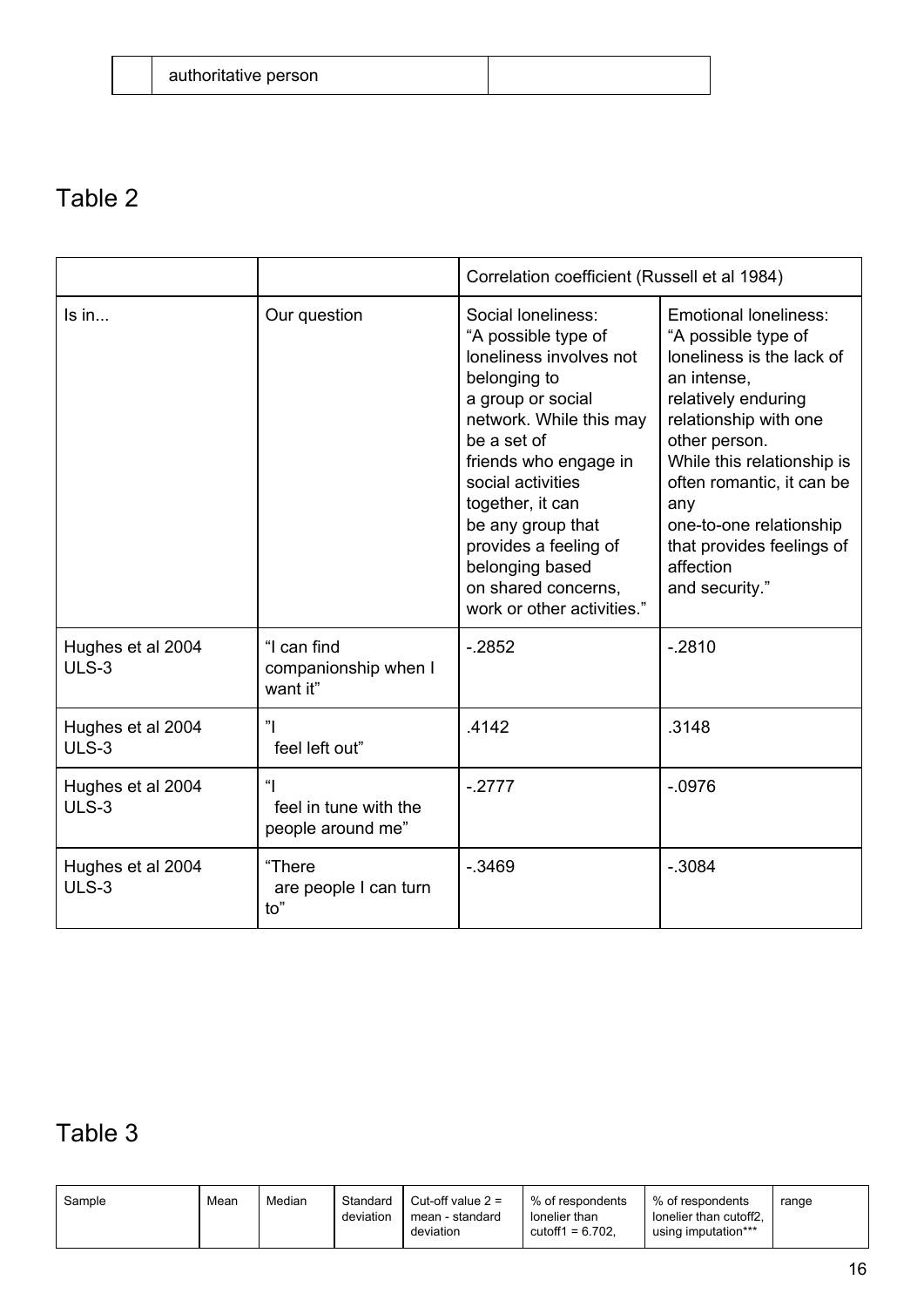|                                                                              |       |       |       |       | using imputation |        |           |
|------------------------------------------------------------------------------|-------|-------|-------|-------|------------------|--------|-----------|
| Overall (n=117),<br>LSE-4                                                    | 8.504 | 9     | 2.256 | 6.249 | 20.93%           | 20.93% | 2 to 12   |
| LSE students only<br>(n=99), LSE-4                                           | 8.313 | 9     | 2.347 | 5.966 | 28.11%           | 28.11% | 2 to 12   |
| Non-LSE $(n=18)$ ,<br>LSE-4                                                  | 9.556 | 9.5   | 1.212 | 8.343 | 1.91%            | 1.91%  | 7 to 12   |
| Özdemir and Tuncay<br>2008* (n=721)                                          | 45.49 |       | 10.01 | 55.5  | 60.19%           | na     | 20 to 80  |
| above, converted to<br>LSE-4                                                 | 6.902 | na    | 2.002 | 4.9   | 60.19%           | na     | 1.2 to 12 |
| Nyqvist et al. 2016**<br>15-29 year olds,<br>converted to LSE-4<br>$(n=774)$ | 6.832 | 4.979 | na    | na    | 49.54%           | na     | 0 to 12   |

Table 3: Descriptive statistics, our sample and comparable literature

na = not available

\* uses UCLA-R scale (20=least lonely to 80= most lonely)

\*\* Uses "Do you feel lonely?" with four response alternatives: often, sometimes, seldom, never \*\*\* Imputation was used to determine the share of students under our cutoff-values to account for the fact that a cutoff of e.g. 7.1 would otherwise yield the same share as a cutoff of 8, because LSE-4 is a discrete value. This is evidenced as evidenced by fact that the absolute shares of all respondents under cutoff1=6.702 and cutoff2=6.249 are equal (see Table 4).

#### Table 4

| Cumulative frequencies | All     | <b>LSE</b> | Non-LSE  |
|------------------------|---------|------------|----------|
| LSE-4 score            |         |            |          |
| $\mathbf 0$            | 0.00%   | 0.00%      | 0.00%    |
| 1                      | 0.00%   | 0.00%      | 0.00%    |
| $\overline{2}$         | 0.85%   | 1.01%      | 0.00%    |
| 3                      | 4.27%   | 5.05%      | 0.00%    |
| 4                      | 5.98%   | 7.07%      | 0.00%    |
| 5                      | 12.82%  | 15.15%     | 0.00%    |
| 6                      | 19.66%  | 23.23%     | 0.00%    |
| $\overline{7}$         | 24.79%  | 28.28%     | 5.56%    |
| 8                      | 41.88%  | 46.46%     | 16.67%   |
| 9                      | 62.39%  | 64.65%     | 50.00%   |
| 10                     | 82.05%  | 82.83%     | 77.78%   |
| 11                     | 94.87%  | 94.95%     | 94.44%   |
| 12                     | 100.00% | 100.00%    | 100.00%  |
| under cutoff1=6.702    |         |            |          |
| imputation             | 23.26%  | 26.78%     | 3.90%    |
| absolute               | 19.66%  | 23.23%     | $0.00\%$ |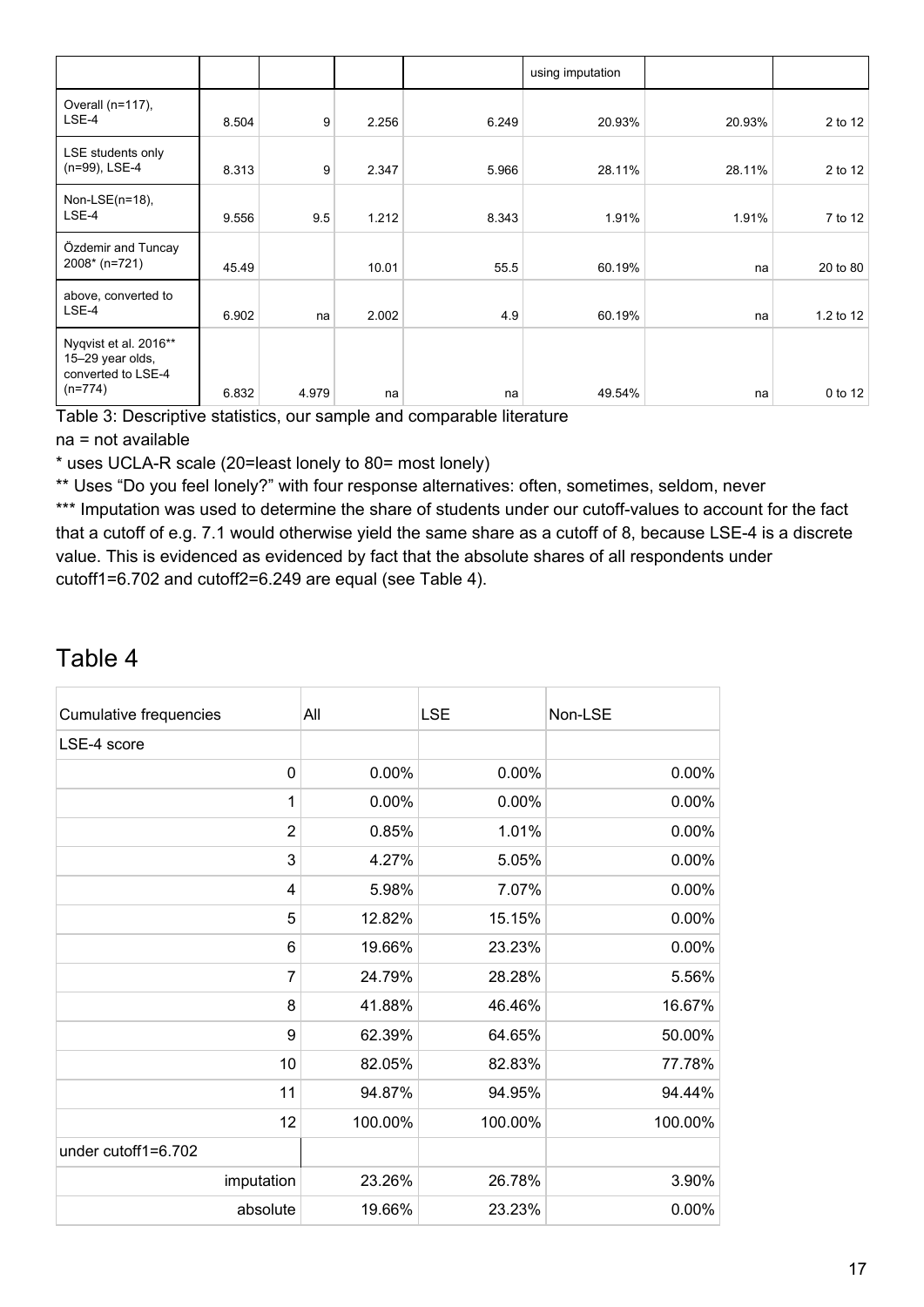| 1 std dev below mean        | 6.249  | 5.966  | 8.343  |
|-----------------------------|--------|--------|--------|
| % respondents under cutoff2 |        |        |        |
| imputation                  | 20.93% | 28.11% | 1.91%  |
| absolute                    | 19.66% | 15.15% | 16.67% |

Survey responses, Cumulative frequencies and share of lonely students as measured by two cut-off scores.

## Survey Questions

Part 1: Loneliness scale (Never, Rarely, Sometimes, Often) I feel in tune with the people around me I can find companionship when I want it I feel left out There are people I can turn to

Part 2:

I interact with my friends in lectures and classes. (Never, Rarely, Sometimes, Often) What is your gender? (Female/Male/Prefer not to say/Other) As of 2017/18, are you Undergraduate or Postgraduate?

Part 3: Tick where applicable I am a believer I am part of a religious community I am in a relationship I currently live in a hall of residence I have lived in a hall of residence at my current place of study in the past During term time, I attend at least one student society event per week (including athletic student societies) I am an LSE student (none apply)

How many hours do you spend on social media per day on average? \_\_\_\_\_\_ How many hours do you spend studying outside of contact hours, per day on average? \_\_\_\_\_\_ How much money do you spend on social activities per week? \_\_\_\_\_

How many hours per week do you work for money, excluding exam season? \_\_\_\_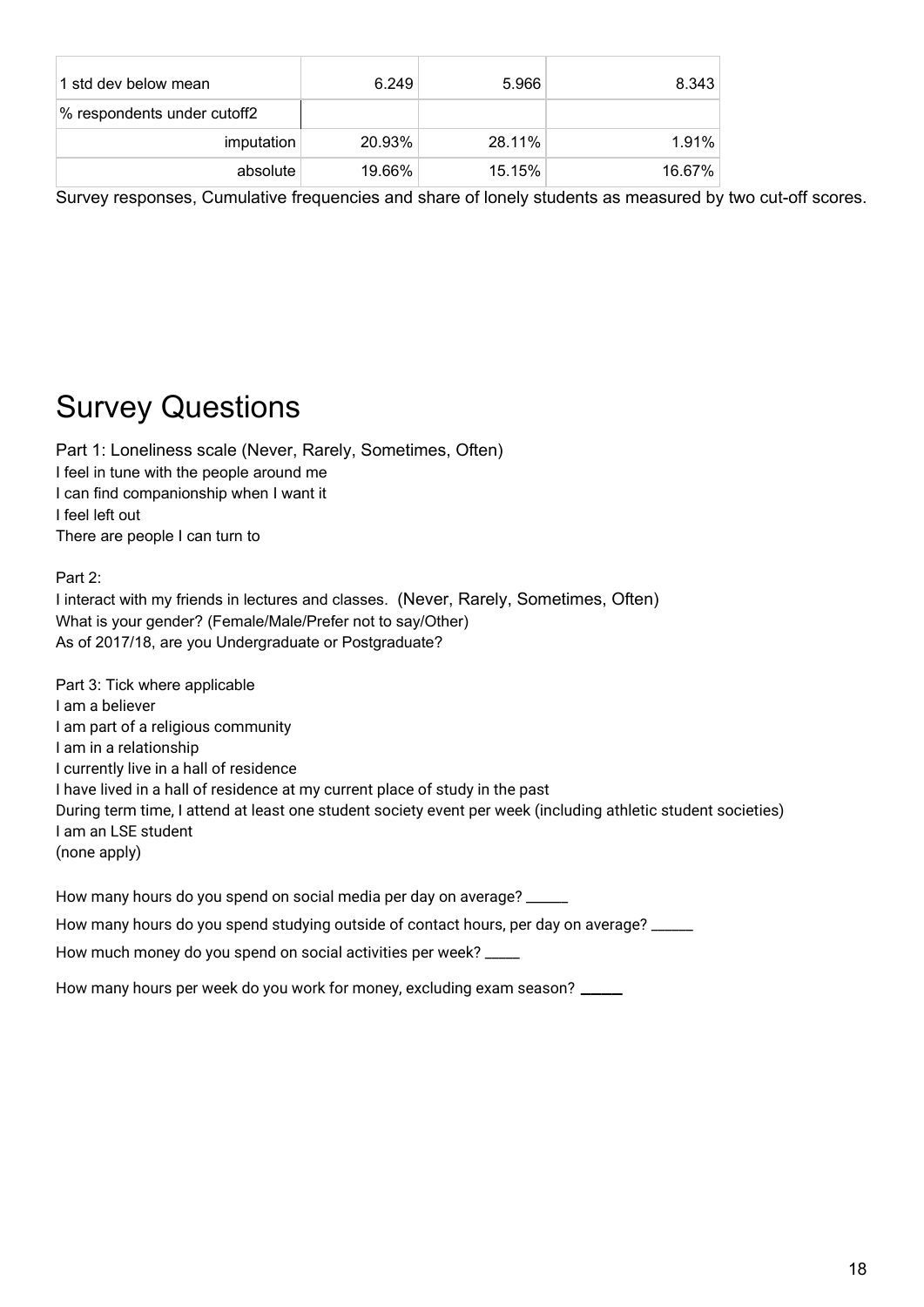#### How would the following affect your loneliness? \* Part 3

|                                                                                                             | Strongly<br>reduce my<br>loneliness | Moderately<br>reduce my<br><b>Ioneliness</b> | Slightly<br>reduce my<br>loneliness | Neutral | Slightly<br>increase<br>my<br>loneliness      | Moderately<br>increase<br>my<br>loneliness | Strongly<br>increase<br>my<br>Ioneliness |
|-------------------------------------------------------------------------------------------------------------|-------------------------------------|----------------------------------------------|-------------------------------------|---------|-----------------------------------------------|--------------------------------------------|------------------------------------------|
| Living in<br>halls                                                                                          |                                     | œ                                            |                                     |         |                                               |                                            | 97                                       |
| An increase<br>in social<br>media time<br>of one hour<br>per day                                            |                                     |                                              |                                     |         | $\left( \begin{array}{c} \end{array} \right)$ |                                            | œ                                        |
| Attending<br>at least one<br>student<br>society (or<br>athletic<br>student<br>society)<br>event per<br>week |                                     |                                              |                                     |         |                                               |                                            |                                          |
| Being in a<br>relationship                                                                                  |                                     | Ω                                            |                                     |         | $\left( \begin{array}{c} \end{array} \right)$ |                                            | m                                        |
| Having £80<br>more of<br>disposable<br>income per<br>week                                                   |                                     | b.                                           |                                     |         |                                               |                                            |                                          |

Part 4:

|                                                                    | 1. Strongly<br>disagree | 2. Disagree | 3. Neutral | 4. Agree | 5. Strongly<br>Agree |
|--------------------------------------------------------------------|-------------------------|-------------|------------|----------|----------------------|
| I am a talkative<br>person                                         |                         |             |            |          |                      |
| I am outgoing                                                      |                         | C           | œ          | <b>C</b> | 93                   |
| I tend to keep in<br>the background<br>during social<br>occassions |                         |             | 0          |          |                      |
| My mood often<br>goes up and<br>down                               |                         |             | 96         | r.       | ×                    |
| I get tense at<br>times                                            |                         | C           | O          | n        | Ŧ.                   |
| I get easily<br>irritated                                          |                         |             |            | Œ        | 91                   |
|                                                                    |                         |             |            |          |                      |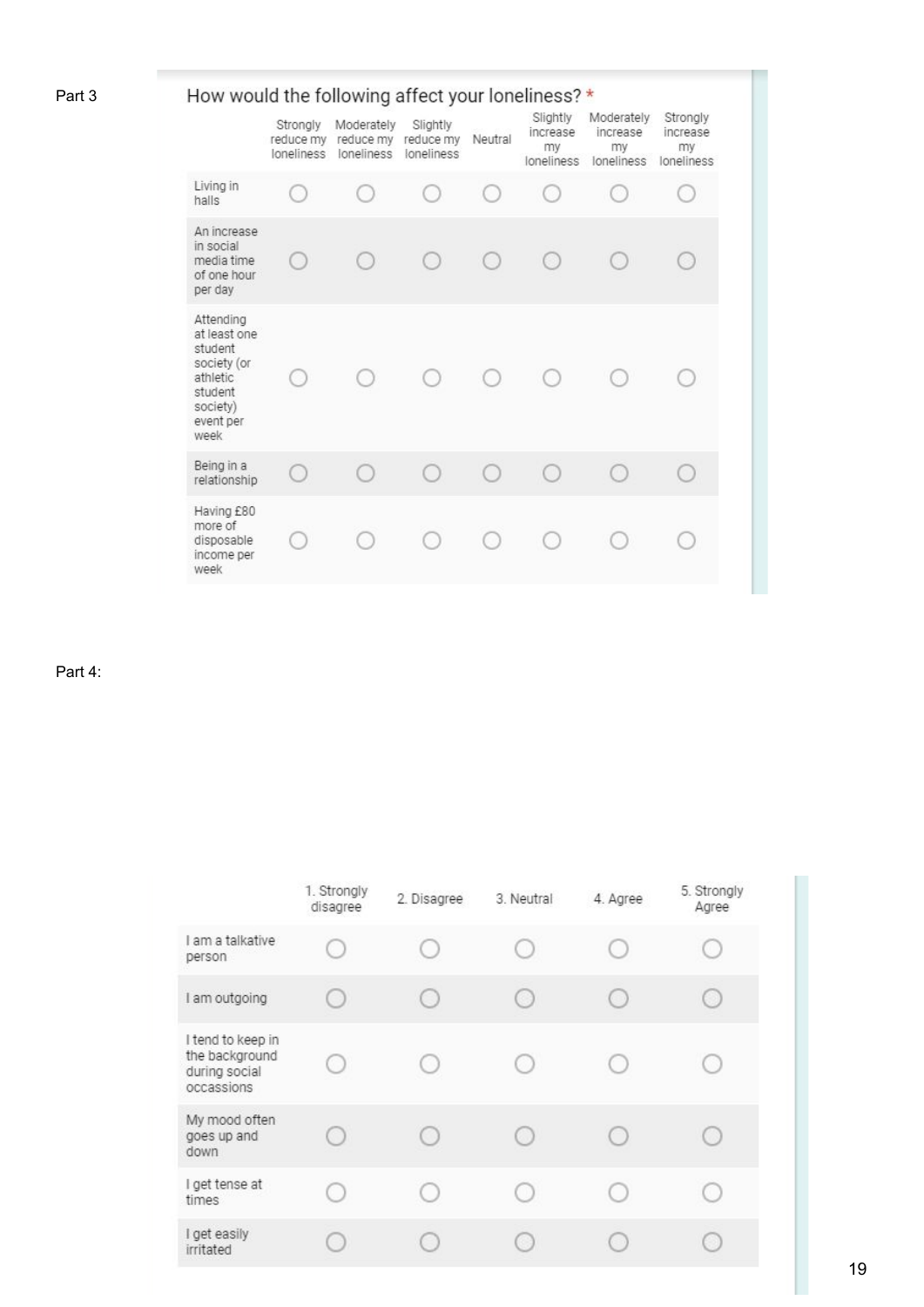## Interview questions

- 1. On a scale from 0 to 12, how lonely would you say you are as of now? Does that differ from during term time? (time with seminars, lectures and classes in MT and LT)
- 2. What do you think are the main reasons for feeling as lonely / not lonely as you feel?
- 3. Why do you think that is?

here we let them respond freely without suggesting anything, in order not to bias our results. if they do not have any idea of the loneliness factors, or if they do not mention the factors we move on to ask about the following until we know about which are relevant:

- (reminder that they do not have to answer) Have you ever experienced depression or anxiety? did you receive the help you needed? How much of your loneliness would say this explains?
- (reminder that they do not have to answer) How would you describe your personality and does it relate your loneliness level (e.g. extrovert = talkative, outgoing, not tend to keep in background; neurotic = mood often goes up and down, gets tense at times, easily irritated)
- Where are you studying?
- What are you studying?
- Do you think LSE/University is a lonely place? Why?
- Are you in University accommodation? If so which one? How many social activities does/did your hall hold? How many people turn up? Do you go? Did/Does it make a difference to loneliness?
- How much of an effect does your department have on loneliness? (How many social activities does your department hold? How many people turn up? Do you go?)
- Where would you turn to if you need to talk to someone?
- Have you ever heard of LSE counselling services?
- 4. If there is time, ask questions 2 and 3 for the interviewees' friends
- 5. When you were lonely, did you receive the help you needed. If not, whether they would know who to turn to should they experience it in the future, perhaps? Do you feel that there are people you can turn to at the LSE?
- 6. How do you think LSE/your university as an institution could decrease the level of loneliness?

Interviews: In order to maintain confidentiality and anonymity we ensured that all interviewees knew the purpose of our interview before they partook in it. Further, consent forms were signed by both parties which highlighted exactly what the interview data would be used for.